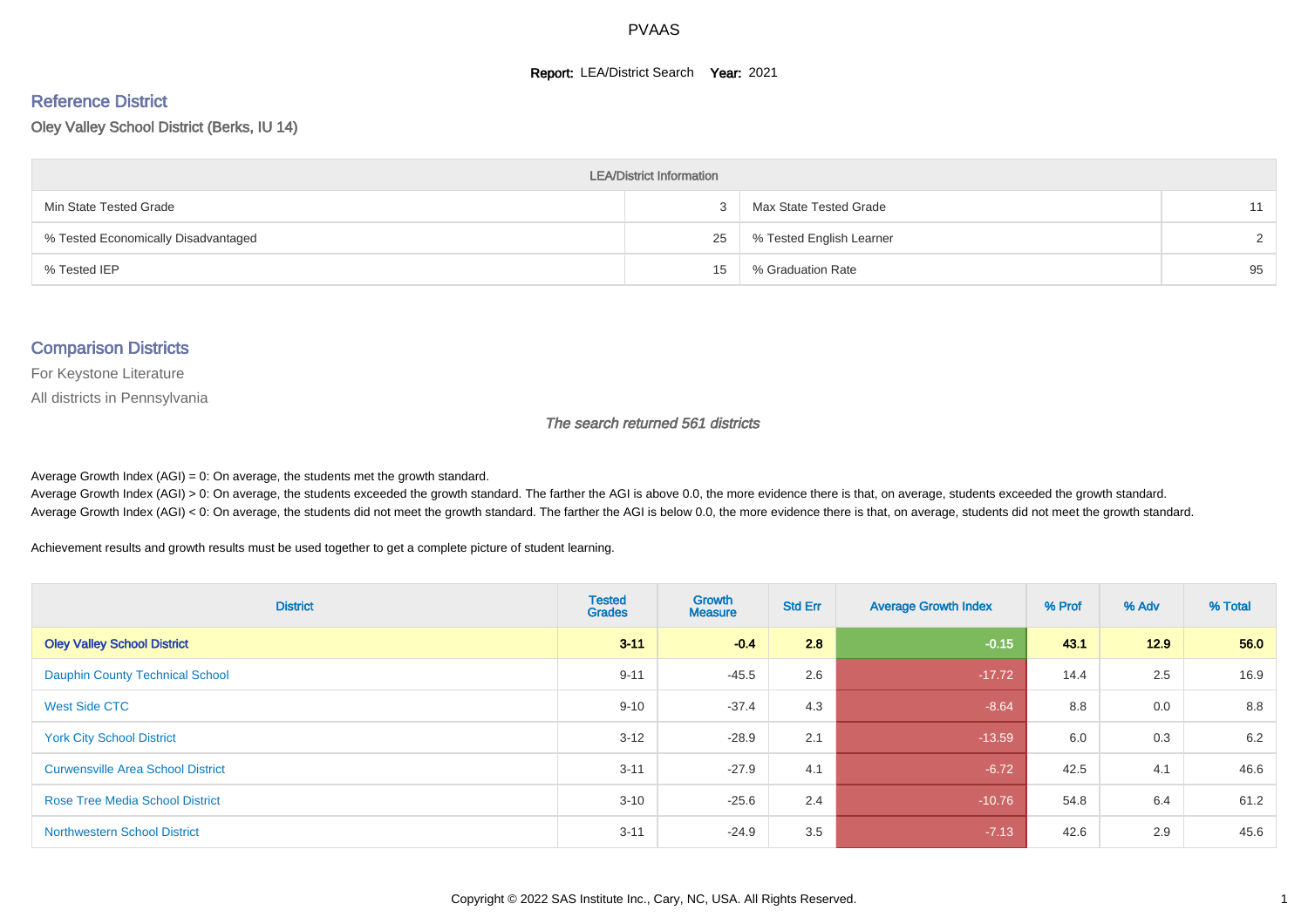| <b>District</b>                               | <b>Tested</b><br><b>Grades</b> | <b>Growth</b><br><b>Measure</b> | <b>Std Err</b> | <b>Average Growth Index</b> | % Prof | % Adv  | % Total |
|-----------------------------------------------|--------------------------------|---------------------------------|----------------|-----------------------------|--------|--------|---------|
| <b>Oley Valley School District</b>            | $3 - 11$                       | $-0.4$                          | 2.8            | $-0.15$                     | 43.1   | $12.9$ | 56.0    |
| Philipsburg-Osceola Area School District      | $3 - 11$                       | $-24.8$                         | 3.3            | $-7.43$                     | 19.7   | 2.6    | 22.4    |
| <b>Mastery Charter School - Gratz Campus</b>  | $7 - 10$                       | $-23.9$                         | 4.5            | $-5.29$                     | 2.9    | 0.0    | 2.9     |
| <b>Southern Fulton School District</b>        | $3 - 11$                       | $-23.7$                         | 4.4            | $-5.37$                     | 34.2   | 10.5   | 44.7    |
| <b>Shikellamy School District</b>             | $3 - 10$                       | $-22.3$                         | 2.5            | $-8.92$                     | 33.3   | 6.1    | 39.5    |
| <b>Lawrence County CTC</b>                    | $10 - 11$                      | $-21.7$                         | 3.6            | $-6.05$                     | 19.8   | 0.0    | 19.8    |
| Lackawanna Trail School District              | $3 - 10$                       | $-21.7$                         | 3.5            | $-6.20$                     | 38.5   | 1.5    | 40.0    |
| <b>Springfield Township School District</b>   | $3 - 11$                       | $-18.9$                         | 3.2            | $-5.88$                     | 62.6   | 3.6    | 66.3    |
| <b>Frazier School District</b>                | $3 - 11$                       | $-17.2$                         | 3.7            | $-4.70$                     | 37.1   | 1.6    | 38.7    |
| <b>Penns Manor Area School District</b>       | $3 - 12$                       | $-17.0$                         | 3.7            | $-4.52$                     | 29.7   | 3.1    | 32.8    |
| <b>Pennridge School District</b>              | $3 - 10$                       | $-16.8$                         | 1.4            | $-11.59$                    | 46.8   | 8.0    | 54.9    |
| Jefferson County-Dubois AVTS                  | $9 - 11$                       | $-16.2$                         | 3.9            | $-4.16$                     | 23.0   | 0.0    | 23.0    |
| <b>Lancaster School District</b>              | $3 - 12$                       | $-15.8$                         | $1.5$          | $-10.90$                    | 14.6   | 2.3    | 16.9    |
| Mifflinburg Area School District              | $3 - 11$                       | $-15.8$                         | 2.5            | $-6.30$                     | 42.4   | 4.0    | 46.4    |
| Schuylkill Haven Area School District         | $3 - 11$                       | $-15.3$                         | 3.1            | $-4.87$                     | 49.7   | 2.4    | 52.1    |
| <b>Ringgold School District</b>               | $3 - 11$                       | $-14.7$                         | 2.4            | $-6.04$                     | 41.5   | 7.9    | 49.4    |
| <b>Tacony Academy Charter School</b>          | $3 - 11$                       | $-14.7$                         | 3.0            | $-4.82$                     | 22.4   | 1.8    | 24.1    |
| Southern Columbia Area School District        | $3 - 11$                       | $-14.6$                         | 3.0            | $-4.92$                     | 55.0   | 4.0    | 59.0    |
| <b>Erie City School District</b>              | $3 - 12$                       | $-14.5$                         | 1.6            | $-9.26$                     | 25.4   | 3.0    | 28.4    |
| <b>Ridgway Area School District</b>           | $3 - 11$                       | $-14.5$                         | 4.1            | $-3.56$                     | 49.0   | 9.8    | 58.8    |
| <b>Minersville Area School District</b>       | $3 - 11$                       | $-14.4$                         | 3.7            | $-3.90$                     | 39.3   | 3.3    | 42.6    |
| <b>Williamsburg Community School District</b> | $3 - 11$                       | $-14.3$                         | 4.1            | $-3.48$                     | 28.3   | 0.0    | 28.3    |
| Johnsonburg Area School District              | $3 - 11$                       | $-14.1$                         | 3.9            | $-3.62$                     | 54.0   | 4.6    | 58.6    |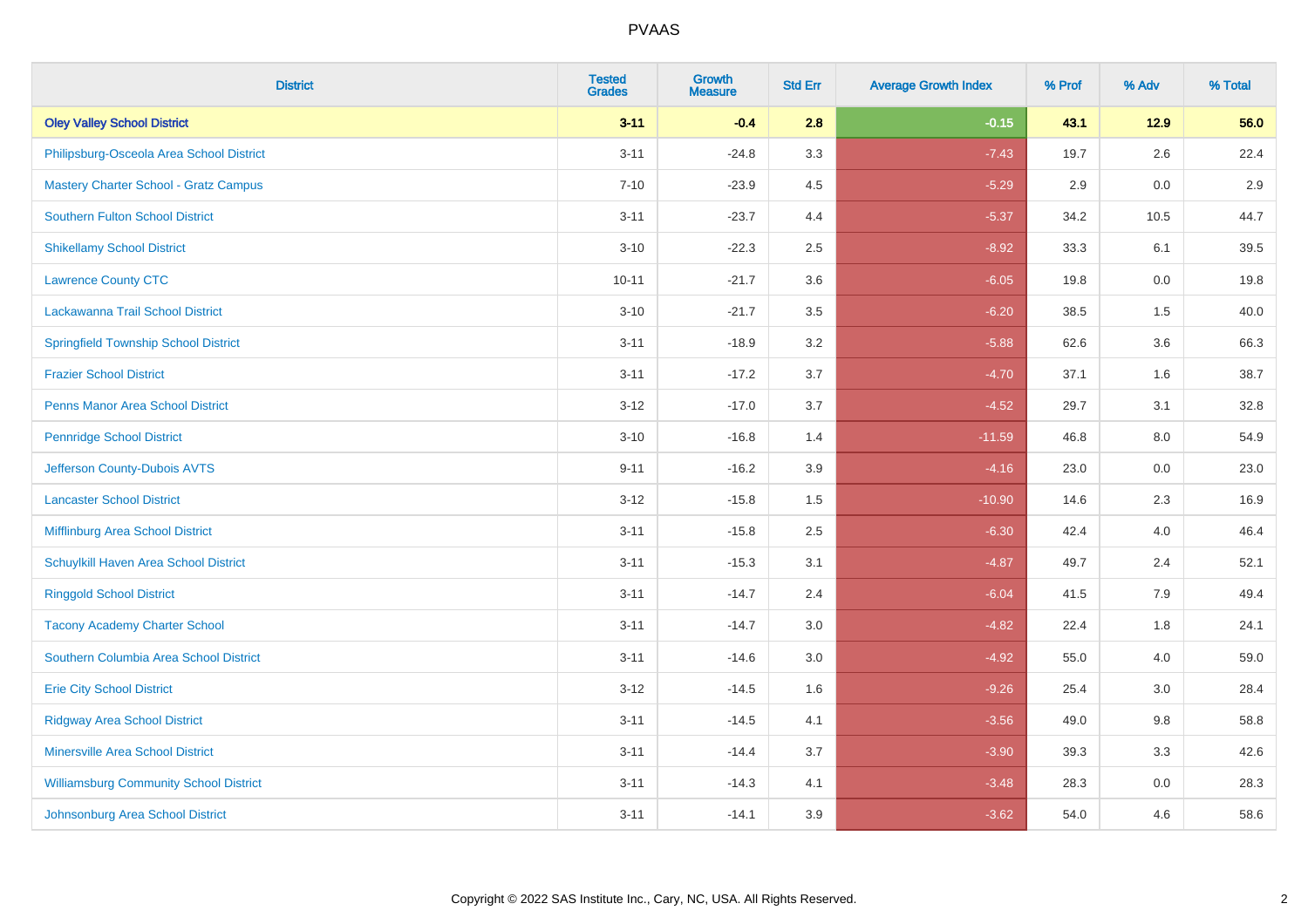| <b>District</b>                                 | <b>Tested</b><br><b>Grades</b> | <b>Growth</b><br><b>Measure</b> | <b>Std Err</b> | <b>Average Growth Index</b> | % Prof | % Adv   | % Total |
|-------------------------------------------------|--------------------------------|---------------------------------|----------------|-----------------------------|--------|---------|---------|
| <b>Oley Valley School District</b>              | $3 - 11$                       | $-0.4$                          | 2.8            | $-0.15$                     | 43.1   | $12.9$  | 56.0    |
| <b>Riverside Beaver County School District</b>  | $3 - 11$                       | $-14.0$                         | 3.0            | $-4.64$                     | 49.4   | $8.8\,$ | 58.2    |
| <b>Bristol Township School District</b>         | $3 - 11$                       | $-13.9$                         | 2.0            | $-7.05$                     | 31.0   | 3.7     | 34.7    |
| <b>Tulpehocken Area School District</b>         | $3 - 12$                       | $-13.7$                         | 2.8            | $-4.81$                     | 36.7   | 2.8     | 39.4    |
| Propel Charter School - Braddock Hills          | $3 - 11$                       | $-13.6$                         | 3.6            | $-3.81$                     | 9.7    | 1.6     | 11.3    |
| Salisbury-Elk Lick School District              | $3 - 11$                       | $-13.5$                         | 5.9            | $-2.30$                     | 27.8   | 0.0     | 27.8    |
| <b>Titusville Area School District</b>          | $3 - 11$                       | $-13.2$                         | 2.6            | $-4.99$                     | 43.2   | 4.8     | 48.0    |
| <b>Rochester Area School District</b>           | $3 - 11$                       | $-13.2$                         | 4.6            | $-2.89$                     | 19.5   | 1.3     | 20.8    |
| <b>Northern Potter School District</b>          | $3 - 12$                       | $-13.1$                         | 4.6            | $-2.84$                     | 37.5   | 0.0     | 37.5    |
| Southern Huntingdon County School District      | $3 - 11$                       | $-12.9$                         | 3.2            | $-3.98$                     | 32.5   | 2.5     | 35.0    |
| <b>Keystone Education Center Charter School</b> | $3 - 12$                       | $-12.9$                         | 5.9            | $-2.19$                     | 28.0   | 0.0     | 28.0    |
| <b>Hatboro-Horsham School District</b>          | $3 - 11$                       | $-12.8$                         | 1.7            | $-7.47$                     | 45.6   | 7.2     | 52.8    |
| <b>Norristown Area School District</b>          | $3 - 12$                       | $-12.8$                         | 1.6            | $-7.98$                     | 23.5   | 2.3     | 25.7    |
| <b>Avonworth School District</b>                | $3 - 10$                       | $-12.6$                         | 3.1            | $-4.01$                     | 59.8   | 4.6     | 64.4    |
| <b>Columbia-Montour AVTS</b>                    | $9 - 10$                       | $-12.5$                         | 3.0            | $-4.16$                     | 22.3   | 0.6     | 22.9    |
| <b>Wellsboro Area School District</b>           | $3 - 11$                       | $-12.4$                         | 3.0            | $-4.11$                     | 49.2   | 11.9    | 61.1    |
| Owen J Roberts School District                  | $3 - 11$                       | $-12.3$                         | 1.6            | $-7.61$                     | 57.0   | 11.9    | 69.0    |
| <b>West Mifflin Area School District</b>        | $3 - 12$                       | $-12.3$                         | 2.9            | $-4.22$                     | 39.7   | 10.3    | 50.0    |
| <b>Annville-Cleona School District</b>          | $3 - 12$                       | $-12.1$                         | 2.7            | $-4.46$                     | 34.9   | 7.8     | 42.6    |
| Catasauqua Area School District                 | $3 - 12$                       | $-12.1$                         | 3.0            | $-4.00$                     | 36.8   | 7.6     | 44.3    |
| <b>Bucks County Technical High School</b>       | $9 - 10$                       | $-12.0$                         | 2.5            | $-4.84$                     | 35.9   | 3.2     | 39.2    |
| <b>Marion Center Area School District</b>       | $3 - 10$                       | $-12.0$                         | 3.1            | $-3.87$                     | 33.7   | 1.1     | 34.8    |
| <b>Moniteau School District</b>                 | $3 - 11$                       | $-11.8$                         | 3.3            | $-3.56$                     | 50.0   | 6.3     | 56.3    |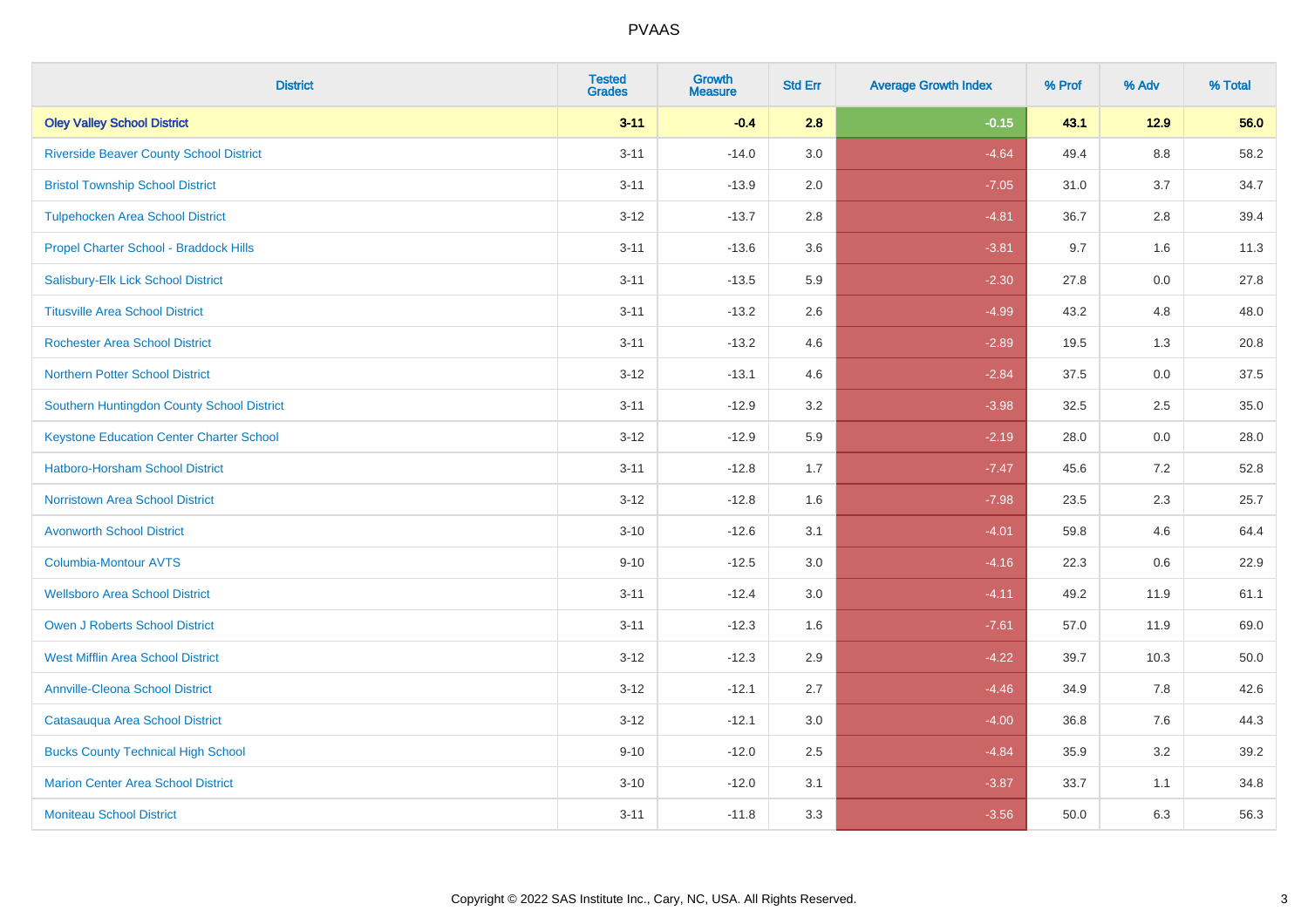| <b>District</b>                            | <b>Tested</b><br><b>Grades</b> | <b>Growth</b><br><b>Measure</b> | <b>Std Err</b> | <b>Average Growth Index</b> | % Prof | % Adv   | % Total |
|--------------------------------------------|--------------------------------|---------------------------------|----------------|-----------------------------|--------|---------|---------|
| <b>Oley Valley School District</b>         | $3 - 11$                       | $-0.4$                          | 2.8            | $-0.15$                     | 43.1   | $12.9$  | 56.0    |
| <b>Steelton-Highspire School District</b>  | $3 - 11$                       | $-11.8$                         | 3.5            | $-3.40$                     | 14.5   | $0.0\,$ | 14.5    |
| <b>Propel Charter School-Homestead</b>     | $3 - 11$                       | $-11.7$                         | 4.1            | $-2.84$                     | 15.9   | 0.0     | 15.9    |
| <b>Abington School District</b>            | $3 - 10$                       | $-11.5$                         | 1.9            | $-6.00$                     | 56.2   | 11.6    | 67.8    |
| Southern Tioga School District             | $3 - 11$                       | $-11.5$                         | 2.7            | $-4.25$                     | 47.8   | 6.4     | 54.3    |
| Maritime Academy Charter School            | $3 - 10$                       | $-11.4$                         | 3.5            | $-3.29$                     | 15.2   | 0.0     | 15.2    |
| <b>Plum Borough School District</b>        | $3 - 11$                       | $-11.3$                         | 2.2            | $-5.19$                     | 51.1   | 9.0     | 60.1    |
| <b>South Park School District</b>          | $3 - 11$                       | $-11.3$                         | 2.7            | $-4.23$                     | 53.5   | 13.7    | 67.3    |
| La Academia Partnership Charter School     | $6 - 11$                       | $-11.0$                         | 4.7            | $-2.34$                     | 6.8    | 0.0     | 6.8     |
| <b>Sugar Valley Rural Charter School</b>   | $3 - 11$                       | $-11.0$                         | 4.5            | $-2.46$                     | 14.9   | 0.0     | 14.9    |
| <b>Solanco School District</b>             | $3 - 11$                       | $-11.0$                         | 2.0            | $-5.55$                     | 41.6   | 4.5     | 46.1    |
| <b>Propel Charter School-Montour</b>       | $3 - 10$                       | $-10.7$                         | 3.9            | $-2.71$                     | 13.7   | 0.0     | 13.7    |
| Northern Lehigh School District            | $3 - 12$                       | $-10.4$                         | 2.7            | $-3.82$                     | 28.0   | 9.3     | 37.3    |
| <b>Exeter Township School District</b>     | $3 - 11$                       | $-10.4$                         | 1.9            | $-5.44$                     | 50.6   | 2.7     | 53.3    |
| <b>Farrell Area School District</b>        | $3 - 11$                       | $-10.4$                         | 4.3            | $-2.41$                     | 19.0   | 0.0     | 19.0    |
| The New Academy Charter School             | $8 - 11$                       | $-10.4$                         | 5.2            | $-2.00$                     | 0.0    | 0.0     | 0.0     |
| <b>Union City Area School District</b>     | $3 - 12$                       | $-10.2$                         | 3.6            | $-2.87$                     | 42.9   | 3.2     | 46.0    |
| <b>Pittston Area School District</b>       | $3 - 11$                       | $-10.1$                         | 5.6            | $-1.80$                     | 38.1   | 9.5     | 47.6    |
| <b>Northwest Area School District</b>      | $3 - 10$                       | $-10.0$                         | 3.8            | $-2.59$                     | 34.6   | 7.3     | 41.8    |
| Jefferson-Morgan School District           | $3 - 10$                       | $-9.9$                          | 4.2            | $-2.35$                     | 43.8   | 4.2     | 47.9    |
| <b>Big Spring School District</b>          | $3 - 11$                       | $-9.8$                          | 2.4            | $-4.00$                     | 38.6   | 8.9     | 47.5    |
| <b>Neshannock Township School District</b> | $3 - 10$                       | $-9.7$                          | 2.9            | $-3.34$                     | 62.4   | 5.6     | 67.9    |
| <b>Benton Area School District</b>         | $3 - 10$                       | $-9.7$                          | 4.5            | $-2.18$                     | 43.2   | 5.4     | 48.6    |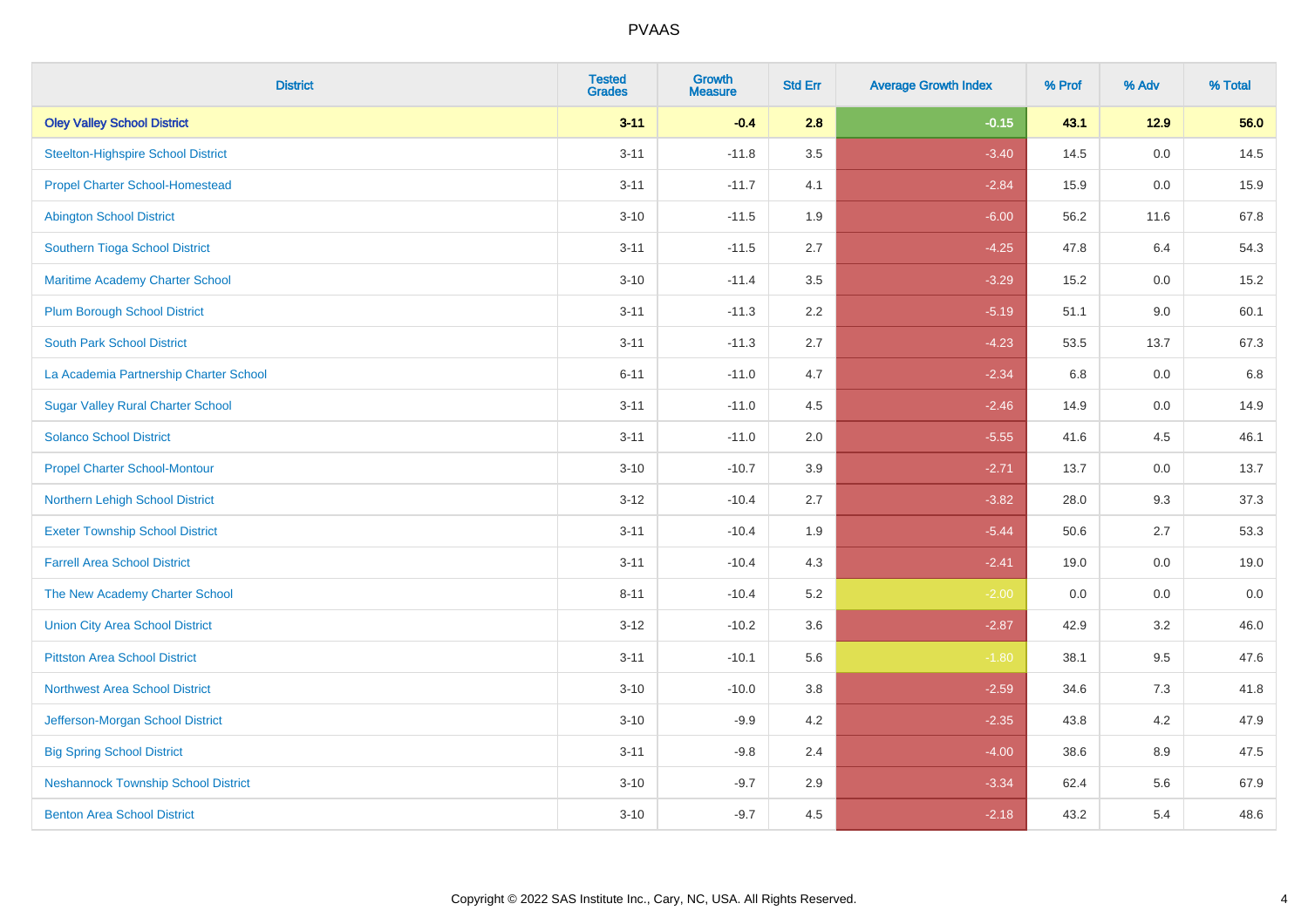| <b>District</b>                               | <b>Tested</b><br><b>Grades</b> | <b>Growth</b><br><b>Measure</b> | <b>Std Err</b> | <b>Average Growth Index</b> | % Prof | % Adv  | % Total |
|-----------------------------------------------|--------------------------------|---------------------------------|----------------|-----------------------------|--------|--------|---------|
| <b>Oley Valley School District</b>            | $3 - 11$                       | $-0.4$                          | 2.8            | $-0.15$                     | 43.1   | $12.9$ | 56.0    |
| <b>Chambersburg Area School District</b>      | $3 - 11$                       | $-9.5$                          | 1.3            | $-7.20$                     | 42.7   | 8.6    | 51.4    |
| <b>Redbank Valley School District</b>         | $3 - 11$                       | $-9.5$                          | 3.4            | $-2.77$                     | 31.5   | 4.9    | 36.4    |
| <b>Clearfield Area School District</b>        | $3 - 10$                       | $-9.4$                          | 2.6            | $-3.56$                     | 43.0   | 3.1    | 46.1    |
| <b>Carmichaels Area School District</b>       | $3 - 10$                       | $-9.3$                          | 3.3            | $-2.81$                     | 35.1   | 1.4    | 36.5    |
| <b>Berwick Area School District</b>           | $3 - 11$                       | $-9.3$                          | 2.6            | $-3.59$                     | 42.1   | 5.5    | 47.6    |
| <b>Bradford Area School District</b>          | $3 - 12$                       | $-9.3$                          | 2.4            | $-3.87$                     | 45.8   | 8.3    | 54.2    |
| <b>North East School District</b>             | $3 - 11$                       | $-9.3$                          | 3.1            | $-3.02$                     | 62.6   | 14.4   | 77.0    |
| <b>Innovative Arts Academy Charter School</b> | $6 - 11$                       | $-9.1$                          | 3.7            | $-2.44$                     | 9.5    | 0.0    | 9.5     |
| <b>Mahanoy Area School District</b>           | $3 - 10$                       | $-9.0$                          | 3.6            | $-2.49$                     | 26.2   | 1.6    | 27.9    |
| <b>Aliquippa School District</b>              | $3 - 11$                       | $-9.0$                          | 4.2            | $-2.14$                     | 11.0   | 0.0    | 11.0    |
| Philadelphia Academy Charter School           | $3 - 11$                       | $-8.9$                          | 2.9            | $-3.04$                     | 50.5   | 2.9    | 53.4    |
| South Allegheny School District               | $3 - 11$                       | $-8.8$                          | 3.2            | $-2.70$                     | 40.5   | 0.0    | 40.5    |
| <b>North Star School District</b>             | $3 - 11$                       | $-8.7$                          | 3.5            | $-2.51$                     | 47.8   | 6.0    | 53.7    |
| <b>Palisades School District</b>              | $3 - 11$                       | $-8.7$                          | 2.8            | $-3.06$                     | 53.8   | 6.7    | 60.5    |
| <b>Milton Area School District</b>            | $3 - 11$                       | $-8.7$                          | 2.5            | $-3.52$                     | 45.4   | 6.9    | 52.3    |
| <b>Chartiers-Houston School District</b>      | $3 - 10$                       | $-8.6$                          | 3.5            | $-2.41$                     | 59.7   | 4.5    | 64.2    |
| Lampeter-Strasburg School District            | $3 - 12$                       | $-8.6$                          | 2.0            | $-4.33$                     | 55.1   | 9.8    | 64.8    |
| <b>West Middlesex Area School District</b>    | $3 - 10$                       | $-8.4$                          | 3.8            | $-2.21$                     | 34.9   | 2.8    | 37.6    |
| <b>Elizabeth Forward School District</b>      | $3 - 11$                       | $-8.4$                          | 2.4            | $-3.41$                     | 51.7   | 4.0    | 55.7    |
| <b>Southmoreland School District</b>          | $3 - 11$                       | $-8.3$                          | 3.6            | $-2.32$                     | 56.8   | 7.2    | 64.0    |
| <b>Tamaqua Area School District</b>           | $3 - 12$                       | $-8.2$                          | 2.5            | $-3.24$                     | 44.5   | 1.9    | 46.4    |
| <b>Muncy School District</b>                  | $3 - 11$                       | $-8.1$                          | 3.7            | $-2.21$                     | 42.0   | 3.8    | 45.8    |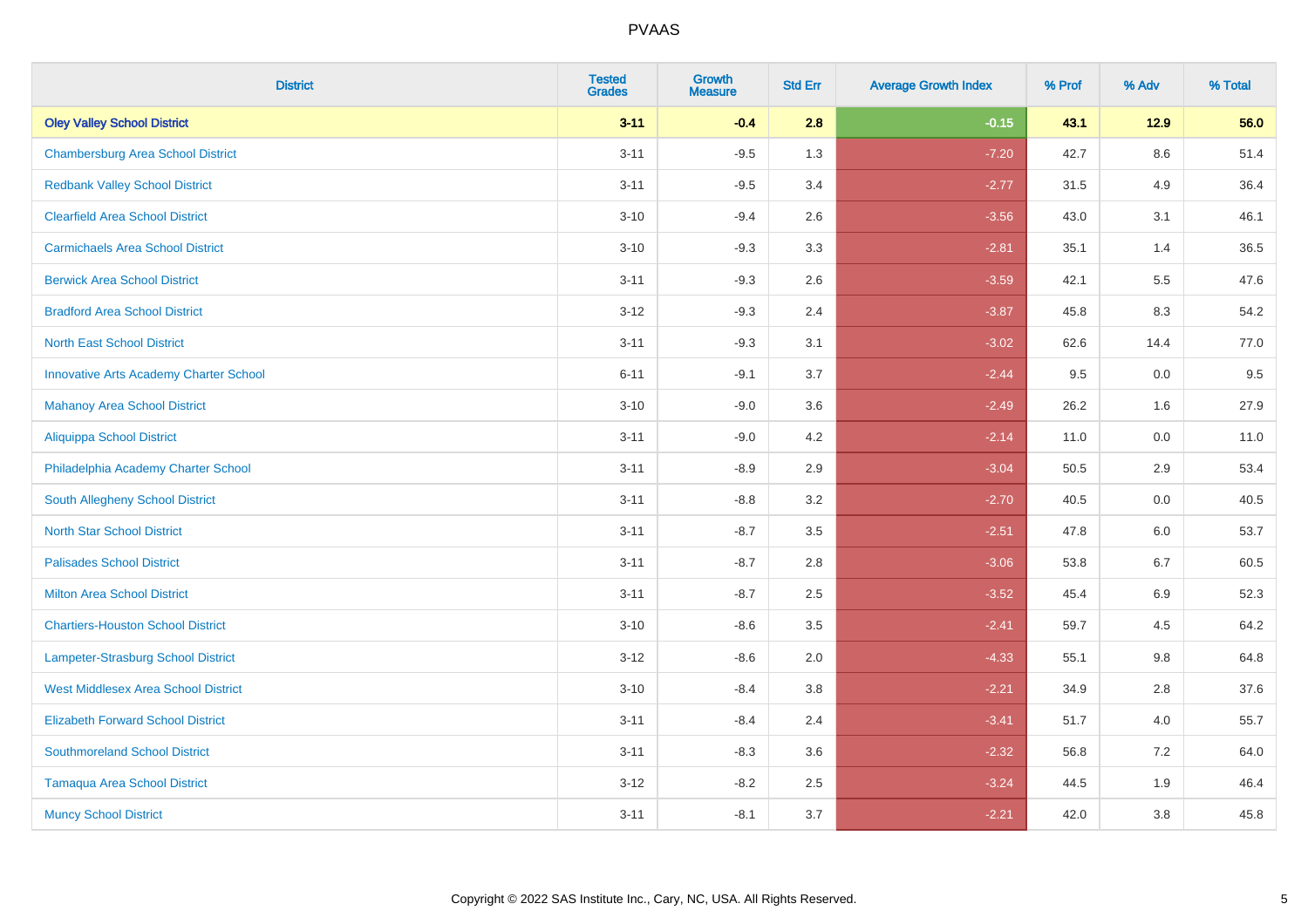| <b>District</b>                              | <b>Tested</b><br><b>Grades</b> | <b>Growth</b><br><b>Measure</b> | <b>Std Err</b> | <b>Average Growth Index</b> | % Prof | % Adv   | % Total  |
|----------------------------------------------|--------------------------------|---------------------------------|----------------|-----------------------------|--------|---------|----------|
| <b>Oley Valley School District</b>           | $3 - 11$                       | $-0.4$                          | 2.8            | $-0.15$                     | 43.1   | 12.9    | 56.0     |
| Portage Area School District                 | $3 - 10$                       | $-8.1$                          | 3.6            | $-2.26$                     | 40.6   | 9.4     | $50.0\,$ |
| <b>Blairsville-Saltsburg School District</b> | $3 - 11$                       | $-8.0$                          | 3.0            | $-2.68$                     | 37.3   | 7.0     | 44.3     |
| <b>Western Beaver County School District</b> | $3 - 11$                       | $-7.8$                          | 4.2            | $-1.87$                     | 56.5   | 6.5     | 63.0     |
| <b>Shamokin Area School District</b>         | $3 - 11$                       | $-7.7$                          | 4.8            | $-1.60$                     | 38.1   | 3.2     | 41.3     |
| <b>Pine Grove Area School District</b>       | $3 - 11$                       | $-7.7$                          | 2.9            | $-2.66$                     | 42.3   | 7.7     | 50.0     |
| <b>Dunmore School District</b>               | $3 - 11$                       | $-7.7$                          | 2.9            | $-2.62$                     | 34.0   | 7.2     | 41.2     |
| <b>Penn Hills School District</b>            | $3 - 11$                       | $-7.6$                          | 2.6            | $-2.94$                     | 33.1   | 0.7     | 33.8     |
| <b>Mohawk Area School District</b>           | $3 - 11$                       | $-7.5$                          | 3.1            | $-2.45$                     | 49.4   | 11.0    | 60.4     |
| Northern Tioga School District               | $3 - 12$                       | $-7.5$                          | 2.8            | $-2.64$                     | 54.0   | 1.2     | 55.2     |
| <b>Conneaut School District</b>              | $3 - 12$                       | $-7.5$                          | 2.6            | $-2.91$                     | 38.4   | 7.4     | 45.8     |
| <b>Highlands School District</b>             | $3 - 11$                       | $-7.4$                          | 2.7            | $-2.76$                     | 44.4   | 3.7     | 48.2     |
| <b>Williams Valley School District</b>       | $3 - 11$                       | $-7.3$                          | 3.4            | $-2.13$                     | 23.2   | 0.0     | 23.2     |
| <b>California Area School District</b>       | $3 - 10$                       | $-7.3$                          | 3.6            | $-2.02$                     | 42.6   | 9.8     | 52.5     |
| <b>Forest Hills School District</b>          | $3 - 11$                       | $-7.3$                          | 2.7            | $-2.74$                     | 41.1   | 13.7    | 54.8     |
| <b>Interboro School District</b>             | $3 - 12$                       | $-7.3$                          | 2.1            | $-3.43$                     | 46.6   | 4.8     | 51.4     |
| <b>Brownsville Area School District</b>      | $3 - 12$                       | $-7.2$                          | 3.9            | $-1.83$                     | 34.4   | 6.1     | 40.5     |
| <b>Windber Area School District</b>          | $3 - 11$                       | $-7.2$                          | 3.2            | $-2.24$                     | 55.4   | 7.2     | 62.6     |
| <b>Wallenpaupack Area School District</b>    | $3 - 11$                       | $-7.1$                          | 2.3            | $-3.09$                     | 40.8   | 2.4     | 43.1     |
| <b>Freedom Area School District</b>          | $3 - 11$                       | $-7.1$                          | 3.0            | $-2.37$                     | 43.8   | 4.2     | 47.9     |
| <b>Harbor Creek School District</b>          | $3 - 11$                       | $-7.1$                          | 2.7            | $-2.67$                     | 48.8   | 15.2    | 64.0     |
| <b>Moshannon Valley School District</b>      | $3 - 10$                       | $-7.0$                          | 3.4            | $-2.01$                     | 48.5   | $0.0\,$ | 48.5     |
| <b>Penn-Delco School District</b>            | $3 - 11$                       | $-6.8$                          | 1.9            | $-3.51$                     | 46.6   | 3.2     | 49.8     |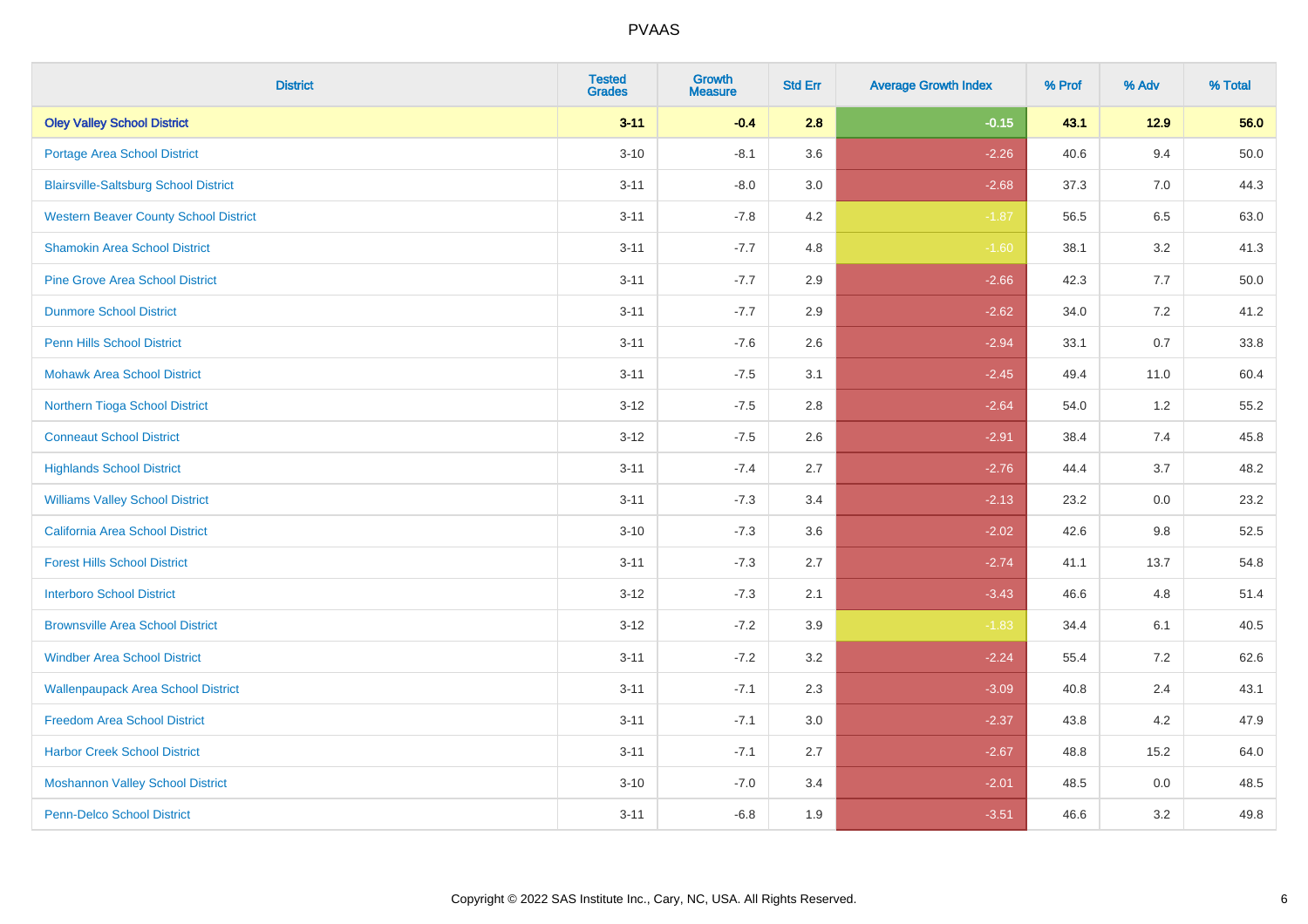| <b>District</b>                                   | <b>Tested</b><br><b>Grades</b> | <b>Growth</b><br><b>Measure</b> | <b>Std Err</b> | <b>Average Growth Index</b> | % Prof | % Adv   | % Total |
|---------------------------------------------------|--------------------------------|---------------------------------|----------------|-----------------------------|--------|---------|---------|
| <b>Oley Valley School District</b>                | $3 - 11$                       | $-0.4$                          | 2.8            | $-0.15$                     | 43.1   | 12.9    | 56.0    |
| <b>Yough School District</b>                      | $3 - 10$                       | $-6.6$                          | 2.7            | $-2.43$                     | 50.8   | 4.0     | 54.8    |
| <b>Butler Area School District</b>                | $3 - 11$                       | $-6.5$                          | 1.5            | $-4.26$                     | 42.5   | 9.4     | 51.9    |
| <b>Executive Education Academy Charter School</b> | $3 - 10$                       | $-6.5$                          | 3.1            | $-2.08$                     | 23.7   | 2.2     | 25.8    |
| <b>New Castle Area School District</b>            | $3-12$                         | $-6.4$                          | 2.4            | $-2.66$                     | 32.5   | 4.3     | 36.8    |
| <b>Tri-Valley School District</b>                 | $3 - 10$                       | $-6.4$                          | 4.1            | $-1.57$                     | 37.0   | 4.4     | 41.3    |
| <b>Slippery Rock Area School District</b>         | $3 - 11$                       | $-6.3$                          | 2.5            | $-2.51$                     | 56.2   | 9.5     | 65.7    |
| <b>Upper Dauphin Area School District</b>         | $3 - 11$                       | $-6.3$                          | 3.2            | $-1.98$                     | 37.4   | 4.8     | 42.2    |
| <b>East Allegheny School District</b>             | $3 - 11$                       | $-6.3$                          | 3.3            | $-1.87$                     | 31.9   | 9.7     | 41.7    |
| <b>Dubois Area School District</b>                | $3 - 11$                       | $-6.2$                          | 2.0            | $-3.07$                     | 50.9   | 13.4    | 64.3    |
| <b>Mount Union Area School District</b>           | $3 - 10$                       | $-6.1$                          | 3.1            | $-1.97$                     | 32.2   | 3.4     | 35.6    |
| <b>Waynesboro Area School District</b>            | $3-12$                         | $-6.1$                          | 1.9            | $-3.20$                     | 50.0   | 6.8     | 56.8    |
| <b>East Lycoming School District</b>              | $3 - 11$                       | $-6.0$                          | 2.7            | $-2.24$                     | 48.3   | 4.2     | 52.5    |
| Karns City Area School District                   | $3 - 11$                       | $-6.0$                          | 2.9            | $-2.03$                     | 53.1   | 8.3     | 61.5    |
| <b>Forest City Regional School District</b>       | $3 - 12$                       | $-6.0$                          | $3.0\,$        | $-1.96$                     | 44.1   | $0.0\,$ | 44.1    |
| <b>Old Forge School District</b>                  | $3 - 12$                       | $-5.9$                          | 3.4            | $-1.73$                     | 52.9   | 7.1     | 60.0    |
| <b>Shade-Central City School District</b>         | $3 - 11$                       | $-5.9$                          | 4.6            | $-1.28$                     | 27.8   | 0.0     | 27.8    |
| <b>Fort Cherry School District</b>                | $3 - 10$                       | $-5.9$                          | 3.8            | $-1.56$                     | 55.2   | 5.2     | 60.3    |
| <b>Universal Audenried Charter School</b>         | $9 - 11$                       | $-5.8$                          | 2.4            | $-2.40$                     | 14.6   | $0.0\,$ | 14.6    |
| Jim Thorpe Area School District                   | $3 - 11$                       | $-5.8$                          | 2.7            | $-2.19$                     | 33.3   | 7.4     | 40.7    |
| <b>Blue Mountain School District</b>              | $3 - 10$                       | $-5.8$                          | 2.3            | $-2.56$                     | 46.6   | 8.5     | 55.1    |
| Susquehanna Township School District              | $3 - 12$                       | $-5.8$                          | 2.7            | $-2.17$                     | 36.0   | 5.6     | 41.6    |
| <b>Ferndale Area School District</b>              | $3 - 10$                       | $-5.8$                          | 4.3            | $-1.33$                     | 40.0   | 0.0     | 40.0    |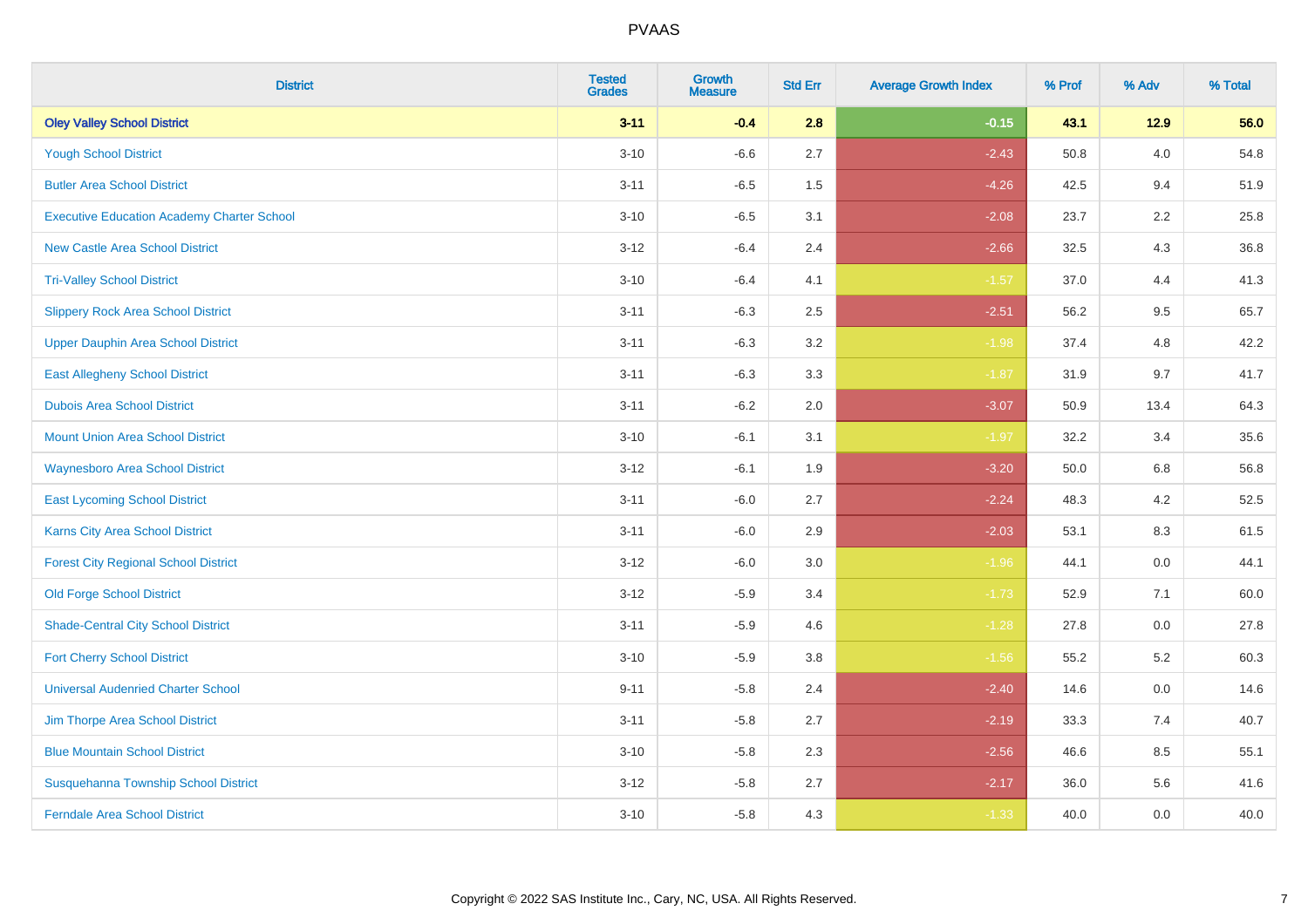| <b>District</b>                                | <b>Tested</b><br><b>Grades</b> | <b>Growth</b><br><b>Measure</b> | <b>Std Err</b> | <b>Average Growth Index</b> | % Prof | % Adv   | % Total |
|------------------------------------------------|--------------------------------|---------------------------------|----------------|-----------------------------|--------|---------|---------|
| <b>Oley Valley School District</b>             | $3 - 11$                       | $-0.4$                          | 2.8            | $-0.15$                     | 43.1   | $12.9$  | 56.0    |
| <b>Pequea Valley School District</b>           | $3 - 11$                       | $-5.8$                          | 3.2            | $-1.80$                     | 39.8   | 9.1     | 48.9    |
| <b>Austin Area School District</b>             | $3 - 11$                       | $-5.7$                          | 6.4            | $-0.90$                     | 33.3   | 5.6     | 38.9    |
| <b>Carbon Career &amp; Technical Institute</b> | $9 - 11$                       | $-5.7$                          | 3.6            | $-1.59$                     | 34.5   | $1.2\,$ | 35.7    |
| <b>Claysburg-Kimmel School District</b>        | $3 - 11$                       | $-5.7$                          | 4.0            | $-1.42$                     | 42.9   | 8.2     | 51.0    |
| South Williamsport Area School District        | $3 - 10$                       | $-5.7$                          | 2.5            | $-2.30$                     | 45.5   | 4.5     | 50.0    |
| <b>Fairfield Area School District</b>          | $3 - 11$                       | $-5.6$                          | 3.4            | $-1.66$                     | 57.9   | 4.0     | 61.8    |
| <b>Canton Area School District</b>             | $3 - 11$                       | $-5.5$                          | 3.2            | $-1.75$                     | 40.7   | 2.3     | 43.0    |
| <b>Bermudian Springs School District</b>       | $3 - 11$                       | $-5.5$                          | 2.9            | $-1.94$                     | 56.4   | 6.8     | 63.2    |
| <b>Montrose Area School District</b>           | $3 - 10$                       | $-5.5$                          | 3.0            | $-1.82$                     | 46.7   | 5.4     | 52.2    |
| <b>Trinity Area School District</b>            | $3 - 11$                       | $-5.4$                          | 2.0            | $-2.71$                     | 48.3   | 11.8    | 60.1    |
| Imhotep Institute Charter High School          | $9 - 11$                       | $-5.3$                          | 5.8            | $-0.92$                     | 25.0   | 0.0     | 25.0    |
| <b>Corry Area School District</b>              | $3 - 11$                       | $-5.3$                          | 2.6            | $-2.03$                     | 38.5   | 6.0     | 44.5    |
| <b>Carlisle Area School District</b>           | $3 - 11$                       | $-5.3$                          | 1.9            | $-2.81$                     | 54.0   | 6.3     | 60.3    |
| <b>Indiana Area School District</b>            | $3 - 11$                       | $-5.3$                          | 2.3            | $-2.28$                     | 47.6   | 18.4    | 66.1    |
| <b>Middletown Area School District</b>         | $3 - 11$                       | $-5.3$                          | 2.6            | $-2.05$                     | 46.4   | 5.3     | 51.7    |
| <b>Brentwood Borough School District</b>       | $3 - 11$                       | $-5.3$                          | 3.0            | $-1.72$                     | 52.0   | 6.1     | 58.2    |
| Perseus House Charter School Of Excellence     | $6 - 11$                       | $-5.2$                          | 3.0            | $-1.72$                     | 16.5   | 0.0     | 16.5    |
| <b>Keystone Central School District</b>        | $3 - 11$                       | $-5.1$                          | 2.0            | $-2.46$                     | 44.7   | 4.6     | 49.4    |
| <b>Upper Moreland Township School District</b> | $3 - 11$                       | $-5.0$                          | 2.2            | $-2.31$                     | 57.9   | 4.0     | 61.9    |
| <b>Mount Pleasant Area School District</b>     | $3 - 11$                       | $-5.0$                          | 2.6            | $-1.93$                     | 52.6   | 0.0     | 52.6    |
| <b>Washington School District</b>              | $3 - 11$                       | $-4.9$                          | 2.8            | $-1.76$                     | 30.1   | 2.4     | 32.5    |
| <b>Brandywine Heights Area School District</b> | $3 - 11$                       | $-4.9$                          | 2.7            | $-1.81$                     | 49.2   | 8.2     | 57.4    |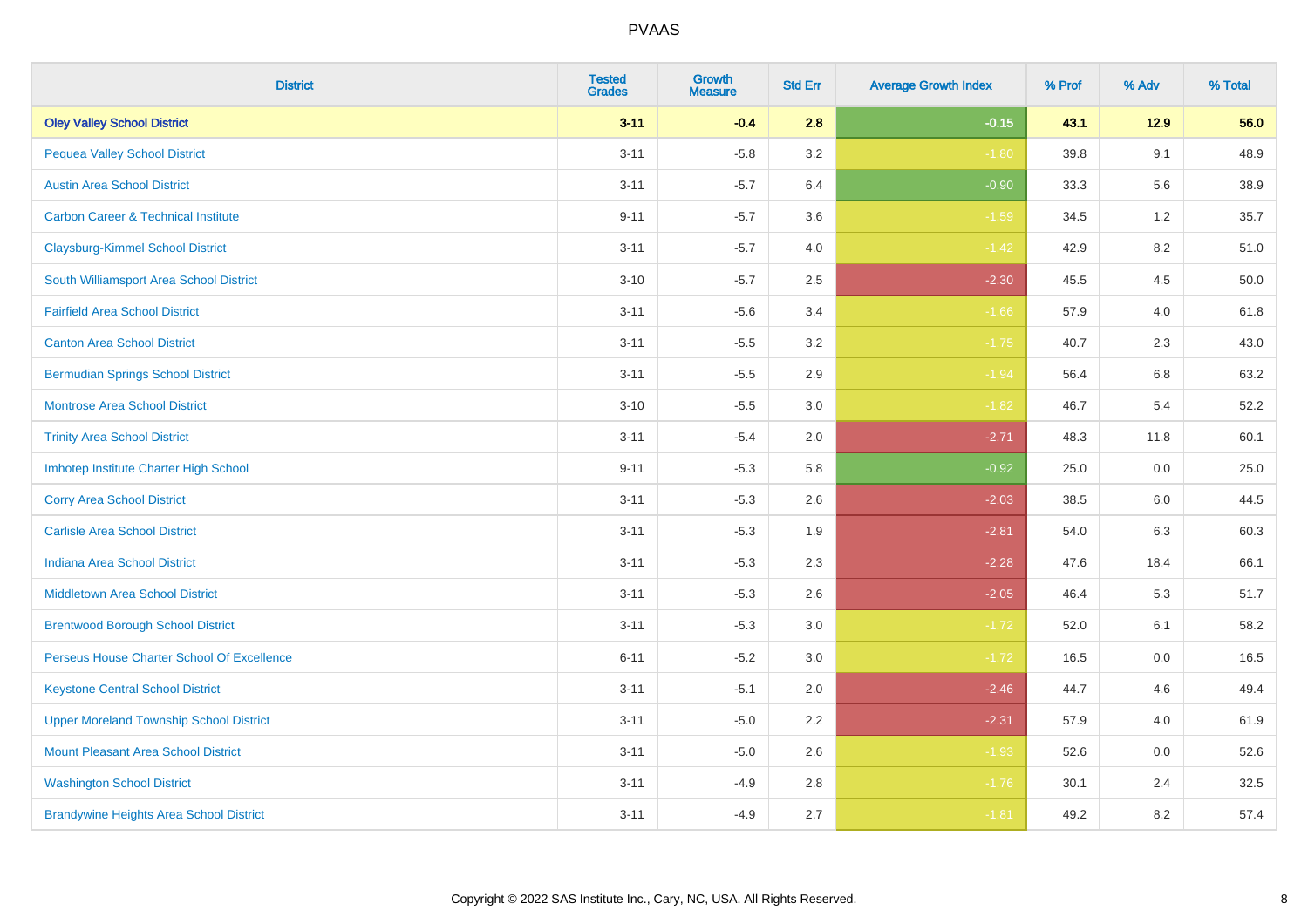| <b>District</b>                               | <b>Tested</b><br><b>Grades</b> | <b>Growth</b><br><b>Measure</b> | <b>Std Err</b> | <b>Average Growth Index</b> | % Prof | % Adv   | % Total |
|-----------------------------------------------|--------------------------------|---------------------------------|----------------|-----------------------------|--------|---------|---------|
| <b>Oley Valley School District</b>            | $3 - 11$                       | $-0.4$                          | 2.8            | $-0.15$                     | 43.1   | 12.9    | 56.0    |
| <b>Juniata County School District</b>         | $3 - 12$                       | $-4.9$                          | 2.1            | $-2.26$                     | 38.5   | $2.9\,$ | 41.4    |
| <b>Central Columbia School District</b>       | $3 - 12$                       | $-4.8$                          | 2.6            | $-1.86$                     | 53.7   | 14.8    | 68.5    |
| <b>Nazareth Area School District</b>          | $3 - 11$                       | $-4.7$                          | 1.7            | $-2.82$                     | 59.2   | $9.9\,$ | 69.0    |
| <b>Boyertown Area School District</b>         | $3 - 11$                       | $-4.7$                          | 1.5            | $-3.17$                     | 55.2   | 11.3    | 66.5    |
| <b>Apollo-Ridge School District</b>           | $3 - 12$                       | $-4.7$                          | 3.7            | $-1.24$                     | 50.0   | 10.0    | 60.0    |
| <b>Crawford Central School District</b>       | $3 - 11$                       | $-4.7$                          | 2.2            | $-2.15$                     | 40.6   | 10.5    | 51.1    |
| <b>Riverview School District</b>              | $3 - 11$                       | $-4.6$                          | 3.8            | $-1.20$                     | 57.9   | 15.8    | 73.7    |
| <b>West Greene School District</b>            | $3 - 11$                       | $-4.5$                          | 4.3            | $-1.04$                     | 36.6   | 7.3     | 43.9    |
| <b>Greensburg Salem School District</b>       | $3 - 11$                       | $-4.4$                          | 2.4            | $-1.88$                     | 47.6   | 4.9     | 52.4    |
| <b>Coatesville Area School District</b>       | $3 - 11$                       | $-4.4$                          | 1.7            | $-2.62$                     | 36.3   | 4.2     | 40.5    |
| <b>Quakertown Community School District</b>   | $3 - 12$                       | $-4.4$                          | 1.6            | $-2.70$                     | 56.5   | 10.0    | 66.6    |
| <b>Somerset Area School District</b>          | $3 - 11$                       | $-4.4$                          | 2.3            | $-1.93$                     | 44.4   | 14.9    | 59.3    |
| <b>Gillingham Charter School</b>              | $3 - 11$                       | $-4.4$                          | 5.6            | $-0.77$                     | 20.8   | 8.3     | 29.2    |
| <b>Forest Area School District</b>            | $3 - 11$                       | $-4.4$                          | 5.4            | $-0.81$                     | 36.2   | 2.1     | 38.3    |
| Jeannette City School District                | $3 - 11$                       | $-4.3$                          | 3.8            | $-1.13$                     | 46.7   | $7.5\,$ | 54.2    |
| <b>Antietam School District</b>               | $3 - 10$                       | $-4.3$                          | 3.8            | $-1.13$                     | 36.4   | $5.4$   | 41.8    |
| <b>Oxford Area School District</b>            | $3 - 11$                       | $-4.3$                          | 1.9            | $-2.26$                     | 41.3   | 8.0     | 49.3    |
| <b>Bristol Borough School District</b>        | $3 - 12$                       | $-4.3$                          | 3.4            | $-1.27$                     | 39.7   | 1.3     | 41.0    |
| <b>Turkeyfoot Valley Area School District</b> | $3 - 12$                       | $-4.3$                          | 5.6            | $-0.76$                     | 22.0   | 5.1     | 27.1    |
| <b>Troy Area School District</b>              | $3 - 10$                       | $-4.3$                          | 3.4            | $-1.26$                     | 43.2   | 5.7     | 48.9    |
| East Pennsboro Area School District           | $3 - 11$                       | $-4.2$                          | 2.5            | $-1.71$                     | 60.8   | 8.5     | 69.3    |
| <b>Ellwood City Area School District</b>      | $3 - 11$                       | $-4.2$                          | 3.2            | $-1.29$                     | 54.1   | 14.1    | 68.2    |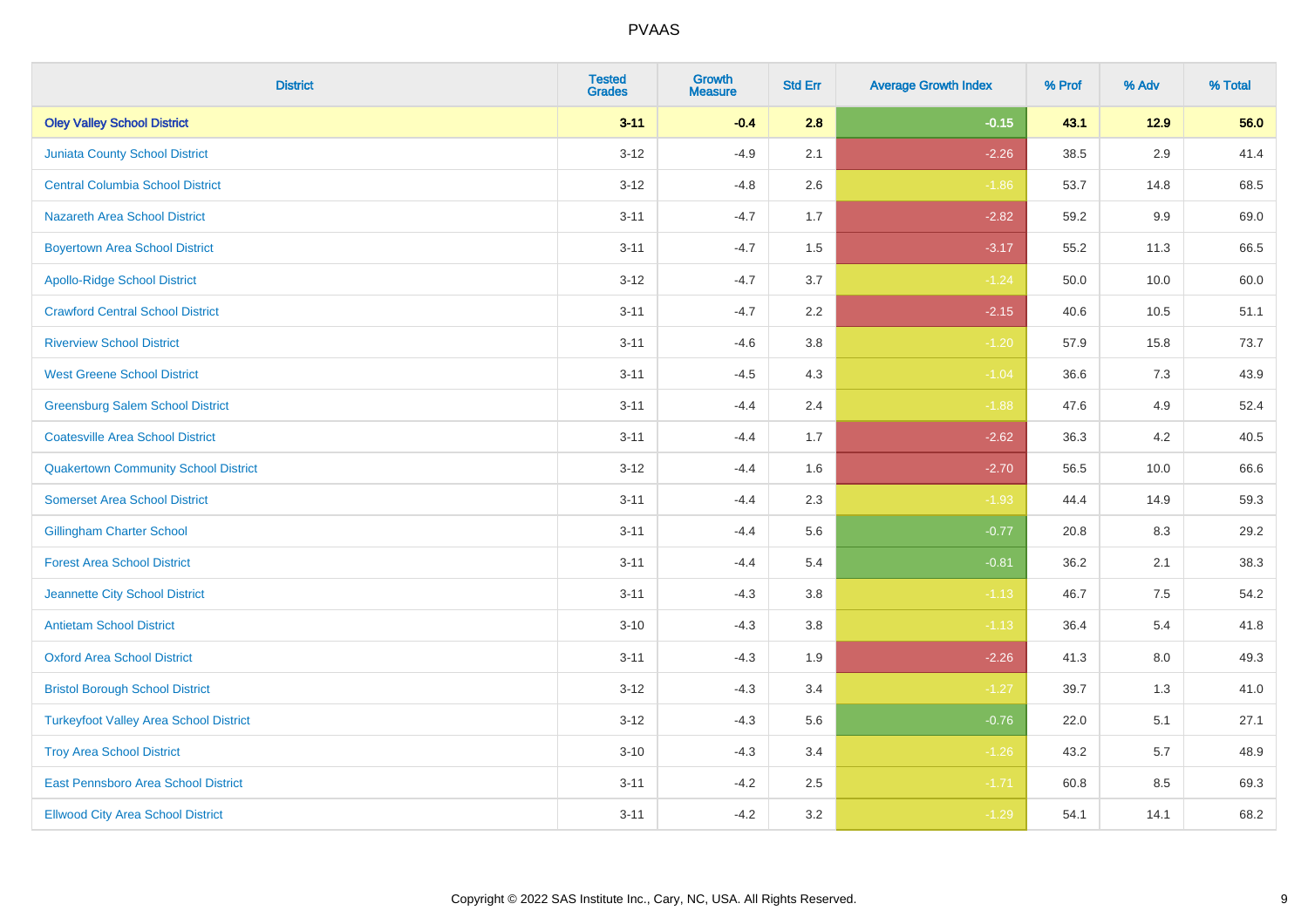| <b>District</b>                                                       | <b>Tested</b><br><b>Grades</b> | <b>Growth</b><br><b>Measure</b> | <b>Std Err</b> | <b>Average Growth Index</b> | % Prof | % Adv   | % Total |
|-----------------------------------------------------------------------|--------------------------------|---------------------------------|----------------|-----------------------------|--------|---------|---------|
| <b>Oley Valley School District</b>                                    | $3 - 11$                       | $-0.4$                          | 2.8            | $-0.15$                     | 43.1   | $12.9$  | 56.0    |
| <b>MaST Community Charter School</b>                                  | $3 - 10$                       | $-4.1$                          | 2.7            | $-1.52$                     | 44.0   | 9.5     | 53.4    |
| <b>Easton Area School District</b>                                    | $3 - 12$                       | $-4.1$                          | 1.4            | $-2.91$                     | 39.9   | 4.0     | 43.9    |
| <b>Cambria Heights School District</b>                                | $3 - 10$                       | $-4.1$                          | 3.1            | $-1.32$                     | 51.0   | $6.0\,$ | 57.0    |
| <b>Elk Lake School District</b>                                       | $3 - 11$                       | $-4.0$                          | 3.3            | $-1.23$                     | 46.2   | 3.3     | 49.4    |
| <b>Pottstown School District</b>                                      | $3 - 12$                       | $-4.0$                          | 2.4            | $-1.68$                     | 29.8   | 1.2     | 31.0    |
| <b>Gettysburg Area School District</b>                                | $3 - 11$                       | $-4.0$                          | 2.1            | $-1.89$                     | 45.3   | 14.0    | 59.3    |
| Preparatory Charter School Of Mathematics, Science, Tech, And Careers | $9 - 10$                       | $-4.0$                          | 2.5            | $-1.59$                     | 15.0   | 0.0     | 15.0    |
| <b>Sullivan County School District</b>                                | $3 - 10$                       | $-4.0$                          | 4.4            | $-0.90$                     | 66.7   | 2.6     | 69.2    |
| <b>Westmont Hilltop School District</b>                               | $3 - 11$                       | $-4.0$                          | 2.8            | $-1.40$                     | 36.3   | 13.3    | 49.6    |
| <b>Juniata Valley School District</b>                                 | $3 - 11$                       | $-3.9$                          | 3.5            | $-1.10$                     | 44.4   | 3.5     | 47.8    |
| <b>Big Beaver Falls Area School District</b>                          | $3 - 11$                       | $-3.9$                          | 3.3            | $-1.18$                     | 34.1   | 3.5     | 37.6    |
| <b>York Co School Of Technology</b>                                   | $9 - 12$                       | $-3.8$                          | 1.7            | $-2.22$                     | 39.1   | 5.6     | 44.7    |
| <b>Valley Grove School District</b>                                   | $3 - 10$                       | $-3.7$                          | 3.7            | $-1.01$                     | 51.2   | 6.1     | 57.3    |
| <b>Kane Area School District</b>                                      | $3 - 10$                       | $-3.7$                          | 3.2            | $-1.17$                     | 39.5   | $9.9\,$ | 49.4    |
| <b>Conemaugh Township Area School District</b>                        | $3 - 12$                       | $-3.7$                          | 3.4            | $-1.09$                     | 53.8   | 17.6    | 71.4    |
| <b>Kiski Area School District</b>                                     | $3 - 11$                       | $-3.7$                          | 2.0            | $-1.86$                     | 57.4   | 10.4    | 67.8    |
| <b>Twin Valley School District</b>                                    | $3 - 12$                       | $-3.6$                          | 2.1            | $-1.69$                     | 49.6   | 7.1     | 56.8    |
| <b>Perkiomen Valley School District</b>                               | $3 - 11$                       | $-3.5$                          | 1.6            | $-2.18$                     | 53.8   | 13.4    | 67.2    |
| <b>Fannett-Metal School District</b>                                  | $3 - 11$                       | $-3.4$                          | 5.1            | $-0.67$                     | 38.7   | 8.1     | 46.8    |
| <b>Chestnut Ridge School District</b>                                 | $3 - 12$                       | $-3.4$                          | 2.9            | $-1.17$                     | 46.6   | 5.8     | 52.4    |
| <b>Pittsburgh School District</b>                                     | $3 - 11$                       | $-3.3$                          | 1.1            | $-3.04$                     | 33.9   | 8.2     | 42.1    |
| <b>Riverside School District</b>                                      | $3 - 11$                       | $-3.2$                          | 3.0            | $-1.09$                     | 43.0   | 9.0     | 52.0    |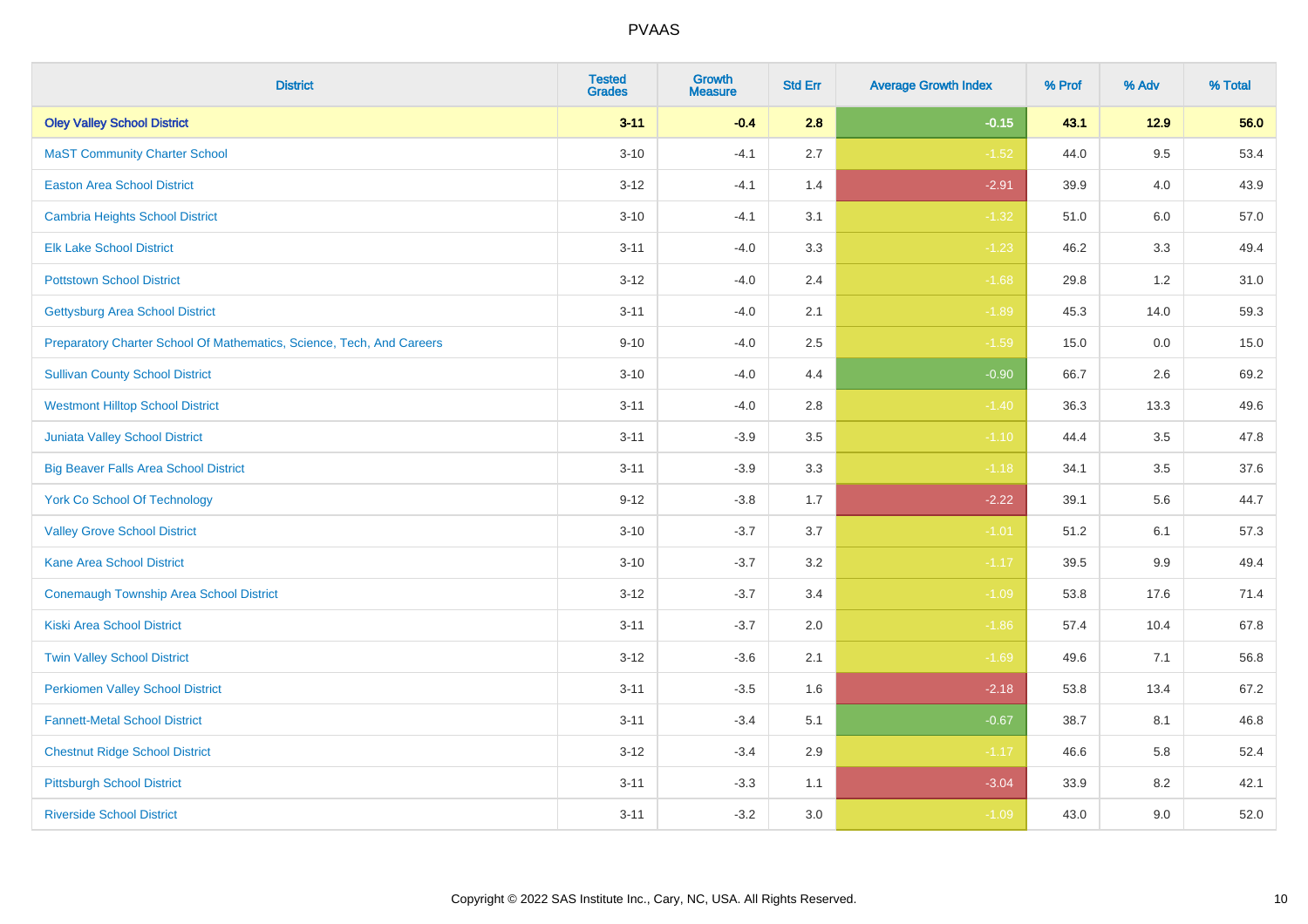| <b>District</b>                                         | <b>Tested</b><br><b>Grades</b> | <b>Growth</b><br><b>Measure</b> | <b>Std Err</b> | <b>Average Growth Index</b> | % Prof | % Adv   | % Total |
|---------------------------------------------------------|--------------------------------|---------------------------------|----------------|-----------------------------|--------|---------|---------|
| <b>Oley Valley School District</b>                      | $3 - 11$                       | $-0.4$                          | 2.8            | $-0.15$                     | 43.1   | $12.9$  | 56.0    |
| <b>Conemaugh Valley School District</b>                 | $3 - 12$                       | $-3.2$                          | 4.1            | $-0.78$                     | 48.2   | 5.6     | 53.7    |
| <b>Columbia Borough School District</b>                 | $3 - 12$                       | $-3.1$                          | 3.5            | $-0.89$                     | 29.5   | 1.9     | 31.4    |
| <b>Northeast Bradford School District</b>               | $3 - 10$                       | $-3.1$                          | 4.0            | $-0.78$                     | 33.9   | 3.4     | 37.3    |
| <b>Greater Johnstown School District</b>                | $3 - 11$                       | $-3.1$                          | 2.6            | $-1.19$                     | 26.1   | 0.0     | 26.1    |
| <b>Greencastle-Antrim School District</b>               | $3 - 11$                       | $-3.0$                          | 2.2            | $-1.36$                     | 62.4   | $9.9\,$ | 72.3    |
| Center For Student Learning Charter School At Pennsbury | $6 - 12$                       | $-2.9$                          | 6.1            | $-0.47$                     | 42.9   | $0.0\,$ | 42.9    |
| <b>Scranton School District</b>                         | $3 - 12$                       | $-2.9$                          | 2.4            | $-1.22$                     | 45.6   | 3.6     | 49.1    |
| Oil City Area School District                           | $3 - 11$                       | $-2.9$                          | 2.6            | $-1.08$                     | 44.4   | 5.8     | 50.2    |
| <b>Quaker Valley School District</b>                    | $3 - 11$                       | $-2.8$                          | $2.6\,$        | $-1.08$                     | 55.2   | 13.2    | 68.4    |
| <b>Susquehanna Community School District</b>            | $3 - 11$                       | $-2.8$                          | 4.2            | $-0.66$                     | 49.4   | 6.9     | 56.3    |
| <b>Chichester School District</b>                       | $3 - 11$                       | $-2.7$                          | 2.3            | $-1.17$                     | 44.6   | 6.6     | 51.2    |
| <b>Lewisburg Area School District</b>                   | $3 - 11$                       | $-2.7$                          | 2.6            | $-1.03$                     | 57.0   | 18.5    | 75.6    |
| Shenango Area School District                           | $3 - 11$                       | $-2.6$                          | 3.3            | $-0.79$                     | 50.6   | 13.9    | 64.6    |
| <b>Charleroi School District</b>                        | $3 - 11$                       | $-2.6$                          | 3.0            | $-0.86$                     | 55.7   | 7.4     | 63.1    |
| <b>Dallas School District</b>                           | $3 - 11$                       | $-2.5$                          | 2.2            | $-1.12$                     | 54.9   | 7.6     | 62.4    |
| <b>Clarion-Limestone Area School District</b>           | $3 - 12$                       | $-2.5$                          | 4.1            | $-0.60$                     | 56.8   | 6.8     | 63.6    |
| North Pocono School District                            | $3 - 11$                       | $-2.3$                          | 3.4            | $-0.68$                     | 52.0   | 16.4    | 68.5    |
| <b>Wyoming Valley West School District</b>              | $3 - 11$                       | $-2.2$                          | 2.4            | $-0.91$                     | 49.4   | 3.0     | 52.4    |
| <b>Burgettstown Area School District</b>                | $3 - 11$                       | $-2.1$                          | 3.4            | $-0.62$                     | 50.0   | 1.4     | 51.4    |
| <b>Bald Eagle Area School District</b>                  | $3 - 11$                       | $-2.1$                          | 2.7            | $-0.75$                     | 48.4   | 9.4     | 57.7    |
| Huntingdon Area School District                         | $3 - 11$                       | $-2.0$                          | 2.7            | $-0.72$                     | 36.8   | 10.3    | 47.0    |
| <b>Hope For Hyndman Charter School</b>                  | $3 - 11$                       | $-2.0$                          | 6.1            | $-0.32$                     | 33.3   | 0.0     | 33.3    |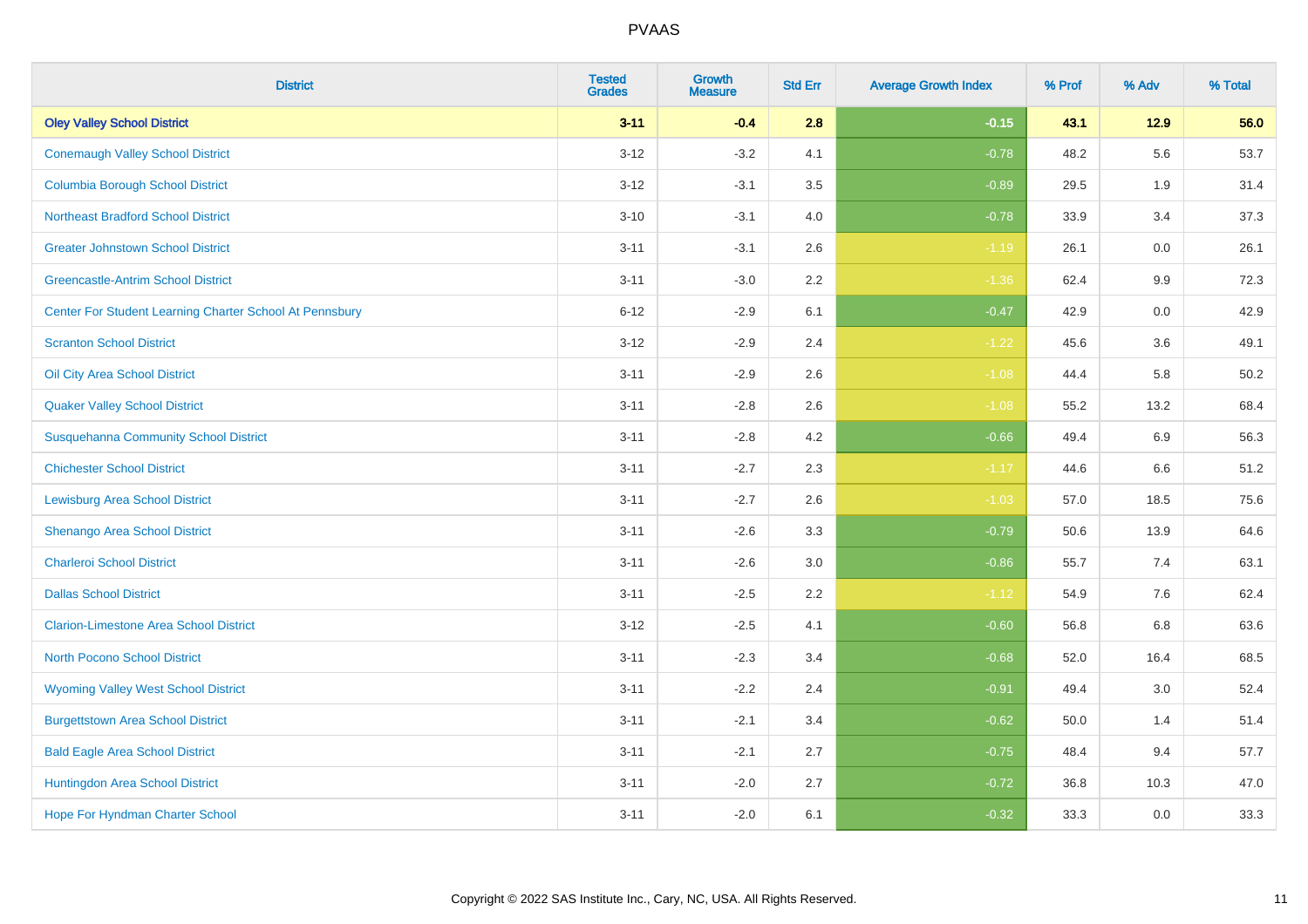| <b>District</b>                          | <b>Tested</b><br><b>Grades</b> | <b>Growth</b><br><b>Measure</b> | <b>Std Err</b> | <b>Average Growth Index</b> | % Prof | % Adv   | % Total |
|------------------------------------------|--------------------------------|---------------------------------|----------------|-----------------------------|--------|---------|---------|
| <b>Oley Valley School District</b>       | $3 - 11$                       | $-0.4$                          | 2.8            | $-0.15$                     | 43.1   | 12.9    | 56.0    |
| <b>Montour School District</b>           | $3 - 11$                       | $-1.8$                          | 2.1            | $-0.88$                     | 61.4   | 15.1    | 76.5    |
| <b>North Hills School District</b>       | $3 - 11$                       | $-1.8$                          | 1.8            | $-0.96$                     | 59.1   | 14.1    | 73.2    |
| <b>Phoenixville Area School District</b> | $3 - 11$                       | $-1.7$                          | 2.1            | $-0.83$                     | 59.9   | 10.6    | 70.5    |
| <b>Chartiers Valley School District</b>  | $3 - 11$                       | $-1.7$                          | 2.0            | $-0.81$                     | 54.7   | 8.4     | 63.1    |
| <b>Mid Valley School District</b>        | $3 - 10$                       | $-1.7$                          | 3.0            | $-0.55$                     | 45.1   | 7.8     | 52.9    |
| South Side Area School District          | $3 - 11$                       | $-1.6$                          | 3.3            | $-0.48$                     | 50.0   | $6.8\,$ | 56.8    |
| <b>Cornell School District</b>           | $3 - 11$                       | $-1.6$                          | $5.0\,$        | $-0.32$                     | 33.8   | 1.5     | 35.4    |
| <b>Lehighton Area School District</b>    | $3 - 11$                       | $-1.6$                          | 2.3            | $-0.70$                     | 51.1   | 5.6     | 56.7    |
| <b>Central Greene School District</b>    | $3 - 11$                       | $-1.6$                          | 2.8            | $-0.55$                     | 54.2   | 2.8     | 57.0    |
| <b>Lebanon School District</b>           | $3 - 11$                       | $-1.6$                          | 1.9            | $-0.80$                     | 24.4   | 2.6     | 27.0    |
| <b>Sharpsville Area School District</b>  | $3 - 11$                       | $-1.4$                          | 3.5            | $-0.40$                     | 55.2   | 13.4    | 68.7    |
| <b>Seneca Valley School District</b>     | $3 - 11$                       | $-1.4$                          | 1.4            | $-0.99$                     | 57.2   | 11.4    | 68.6    |
| <b>Cheltenham School District</b>        | $3 - 11$                       | $-1.4$                          | 2.1            | $-0.67$                     | 46.1   | 10.0    | 56.1    |
| <b>Wyoming Area School District</b>      | $3 - 10$                       | $-1.3$                          | 2.6            | $-0.50$                     | 53.8   | 10.8    | 64.6    |
| <b>Bellwood-Antis School District</b>    | $3 - 10$                       | $-1.2$                          | 3.2            | $-0.39$                     | 55.1   | 10.1    | 65.2    |
| <b>Palmerton Area School District</b>    | $3 - 11$                       | $-1.2$                          | 3.0            | $-0.39$                     | 57.4   | 5.0     | 62.4    |
| Mt Lebanon School District               | $3 - 11$                       | $-1.0$                          | 1.5            | $-0.70$                     | 61.9   | 24.0    | 85.9    |
| <b>North Schuylkill School District</b>  | $3 - 11$                       | $-1.0$                          | 2.4            | $-0.42$                     | 41.8   | 5.1     | 46.8    |
| <b>Manheim Township School District</b>  | $3 - 12$                       | $-0.9$                          | 1.6            | $-0.58$                     | 53.2   | 15.5    | 68.7    |
| <b>Lakeview School District</b>          | $3 - 11$                       | $-0.9$                          | 3.7            | $-0.24$                     | 60.3   | 3.2     | 63.5    |
| <b>Glendale School District</b>          | $3 - 10$                       | $-0.9$                          | 3.7            | $-0.24$                     | 50.0   | 5.4     | 55.4    |
| <b>Conewago Valley School District</b>   | $3-12$                         | $-0.9$                          | 2.0            | $-0.45$                     | 51.7   | 9.6     | 61.3    |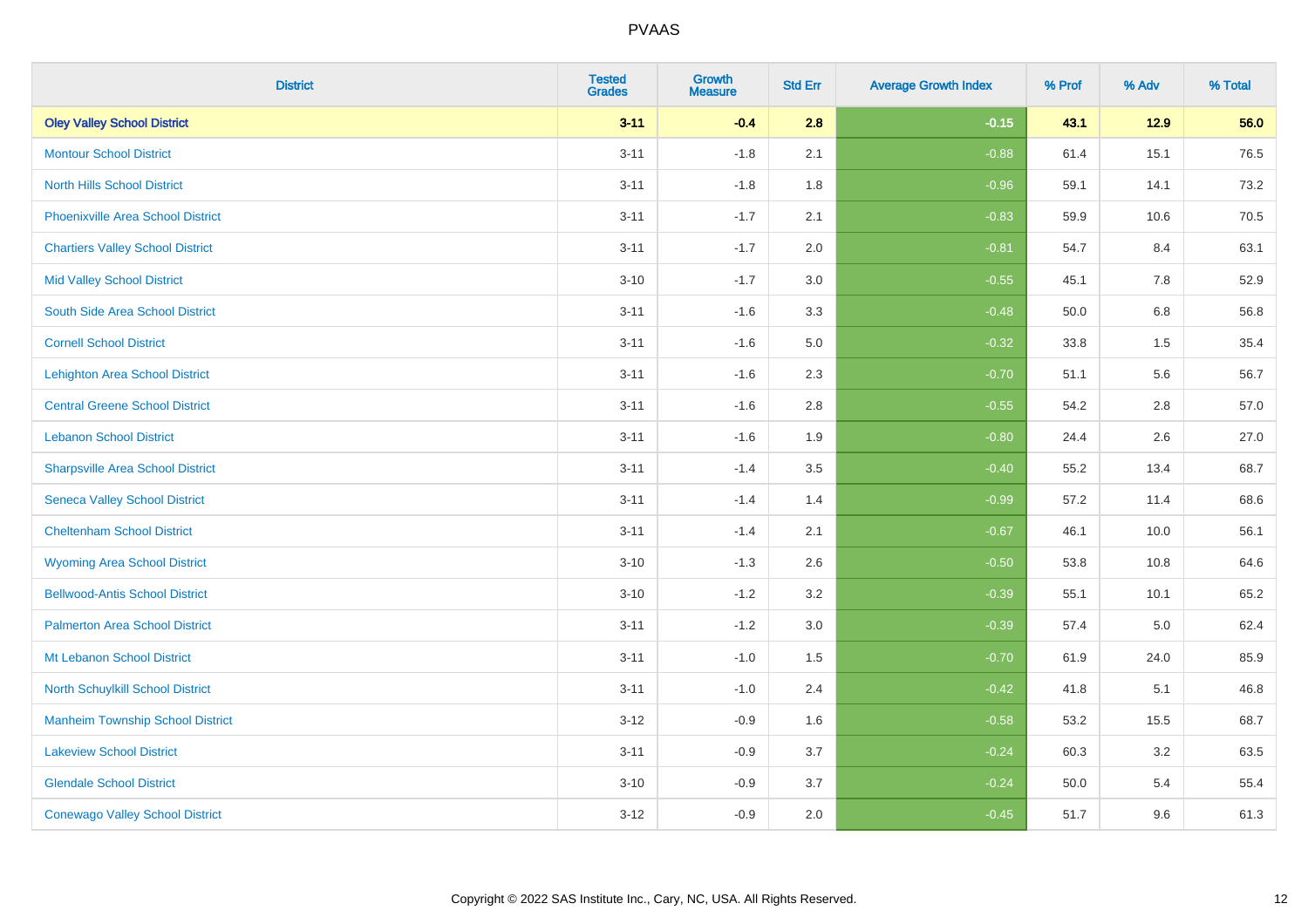| <b>District</b>                                    | <b>Tested</b><br><b>Grades</b> | <b>Growth</b><br><b>Measure</b> | <b>Std Err</b> | <b>Average Growth Index</b> | % Prof | % Adv  | % Total |
|----------------------------------------------------|--------------------------------|---------------------------------|----------------|-----------------------------|--------|--------|---------|
| <b>Oley Valley School District</b>                 | $3 - 11$                       | $-0.4$                          | 2.8            | $-0.15$                     | 43.1   | $12.9$ | 56.0    |
| Elizabethtown Area School District                 | $3 - 12$                       | $-0.9$                          | 1.9            | $-0.47$                     | 50.0   | 11.2   | 61.2    |
| <b>Millville Area School District</b>              | $3 - 12$                       | $-0.9$                          | 4.7            | $-0.18$                     | 51.4   | 5.4    | 56.8    |
| <b>Bangor Area School District</b>                 | $3 - 12$                       | $-0.9$                          | 2.0            | $-0.43$                     | 44.3   | 4.7    | 49.0    |
| <b>Canon-Mcmillan School District</b>              | $3 - 11$                       | $-0.8$                          | 1.6            | $-0.50$                     | 58.7   | 15.9   | 74.6    |
| <b>Shaler Area School District</b>                 | $3 - 11$                       | $-0.8$                          | 1.9            | $-0.43$                     | 49.1   | 9.6    | 58.7    |
| Albert Gallatin Area School District               | $3 - 11$                       | $-0.8$                          | 2.4            | $-0.32$                     | 54.5   | 10.0   | 64.6    |
| <b>Westinghouse Arts Academy Charter School</b>    | $9 - 10$                       | $-0.7$                          | 3.6            | $-0.19$                     | 59.2   | 8.4    | 67.6    |
| <b>Achievement House Charter School</b>            | $7 - 11$                       | $-0.7$                          | 4.0            | $-0.17$                     | 32.5   | 2.6    | 35.1    |
| <b>Otto-Eldred School District</b>                 | $3 - 11$                       | $-0.7$                          | 4.2            | $-0.15$                     | 56.2   | 6.2    | 62.5    |
| <b>Panther Valley School District</b>              | $3 - 12$                       | $-0.6$                          | 3.3            | $-0.19$                     | 47.9   | 4.3    | 52.1    |
| <b>Tuscarora School District</b>                   | $3 - 11$                       | $-0.6$                          | 2.3            | $-0.27$                     | 45.1   | 8.1    | 53.2    |
| <b>Girard School District</b>                      | $3 - 11$                       | $-0.6$                          | 2.7            | $-0.22$                     | 53.9   | 15.6   | 69.6    |
| <b>Mount Carmel Area School District</b>           | $3 - 11$                       | $-0.6$                          | 3.1            | $-0.18$                     | 45.3   | 2.1    | 47.4    |
| <b>Central Fulton School District</b>              | $3 - 11$                       | $-0.5$                          | 3.5            | $-0.14$                     | 51.4   | 8.6    | 60.0    |
| Philadelphia Electrical & Tech Charter High School | $10 - 10$                      | $-0.5$                          | 2.9            | $-0.15$                     | 8.8    | 0.0    | 8.8     |
| <b>Blue Ridge School District</b>                  | $3 - 11$                       | $-0.5$                          | 3.6            | $-0.12$                     | 44.6   | 3.1    | 47.7    |
| <b>Oley Valley School District</b>                 | $3 - 11$                       | $-0.4$                          | 2.8            | $-0.15$                     | 43.1   | 12.9   | 56.0    |
| <b>Harrisburg City School District</b>             | $3 - 11$                       | $-0.4$                          | 2.1            | $-0.19$                     | 15.1   | 0.4    | 15.5    |
| <b>Penn Manor School District</b>                  | $3 - 11$                       | $-0.4$                          | 1.6            | $-0.25$                     | 51.9   | 12.6   | 64.5    |
| New Kensington-Arnold School District              | $3 - 11$                       | $-0.4$                          | 3.8            | $-0.10$                     | 40.7   | 3.7    | 44.4    |
| <b>Crestwood School District</b>                   | $3 - 11$                       | $-0.4$                          | 2.4            | $-0.17$                     | 57.4   | 17.0   | 74.4    |
| Southern Lehigh School District                    | $3 - 11$                       | $-0.4$                          | 2.3            | $-0.17$                     | 66.1   | 11.9   | 78.0    |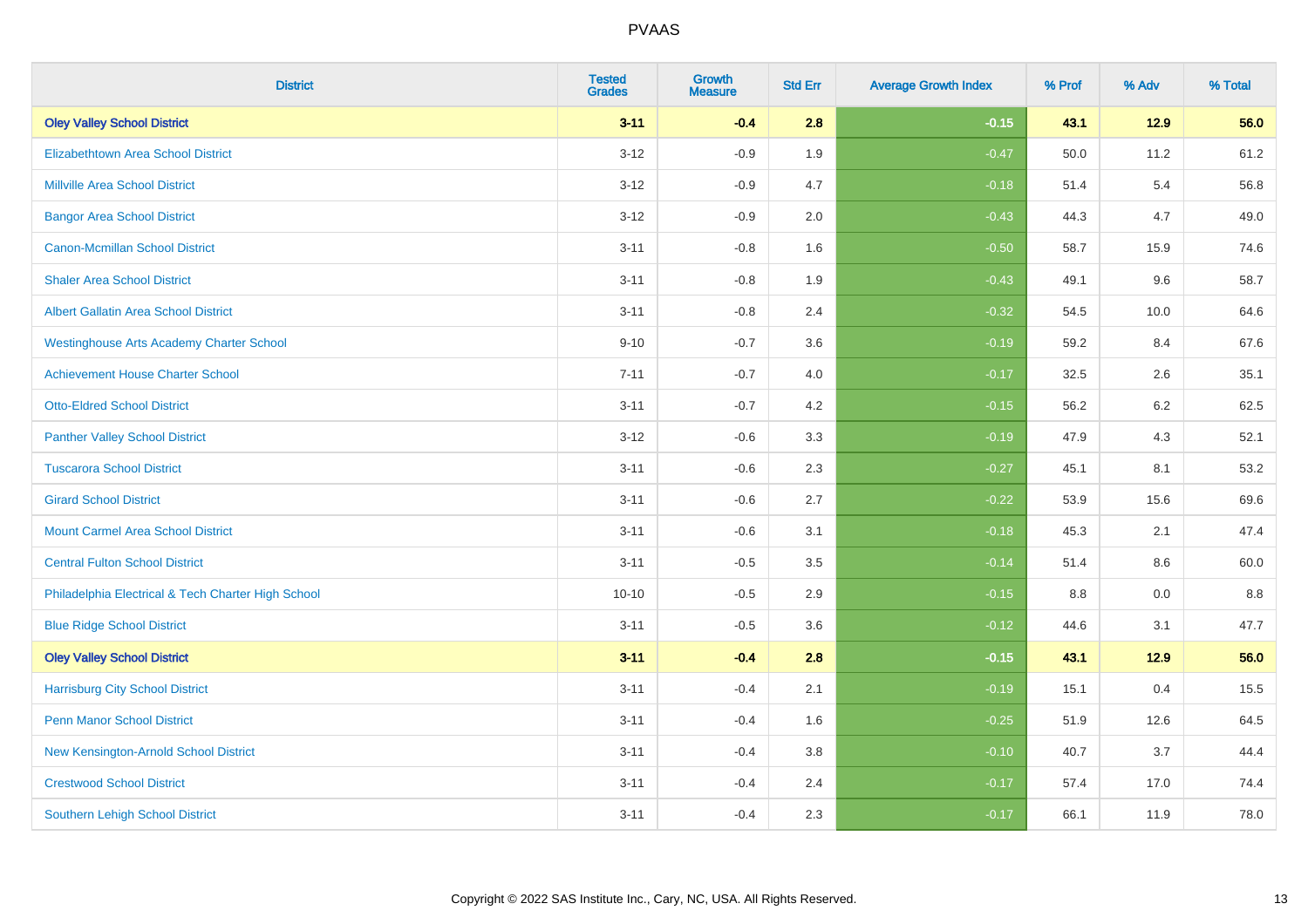| <b>District</b>                          | <b>Tested</b><br><b>Grades</b> | <b>Growth</b><br><b>Measure</b> | <b>Std Err</b> | <b>Average Growth Index</b> | % Prof | % Adv   | % Total |
|------------------------------------------|--------------------------------|---------------------------------|----------------|-----------------------------|--------|---------|---------|
| <b>Oley Valley School District</b>       | $3 - 11$                       | $-0.4$                          | 2.8            | $-0.15$                     | 43.1   | 12.9    | 56.0    |
| <b>Bellefonte Area School District</b>   | $3 - 11$                       | $-0.4$                          | 2.2            | $-0.17$                     | 47.6   | 10.6    | 58.2    |
| <b>Avella Area School District</b>       | $3 - 12$                       | $-0.3$                          | 4.7            | $-0.05$                     | 49.3   | 14.5    | 63.8    |
| <b>Chester-Upland School District</b>    | $3 - 11$                       | $-0.3$                          | 2.7            | $-0.09$                     | 13.8   | $0.8\,$ | 14.6    |
| <b>Mercer Area School District</b>       | $3 - 11$                       | $-0.2$                          | 3.3            | $-0.06$                     | 56.0   | 8.0     | 64.0    |
| <b>Kutztown Area School District</b>     | $3 - 12$                       | $-0.2$                          | 3.2            | $-0.05$                     | 55.4   | 13.3    | 68.7    |
| <b>Warren County School District</b>     | $3 - 11$                       | $-0.1$                          | 1.8            | $-0.06$                     | 37.2   | 5.3     | 42.6    |
| <b>Susquenita School District</b>        | $3 - 11$                       | $-0.1$                          | 2.8            | $-0.01$                     | 47.7   | 10.1    | 57.8    |
| Penn Cambria School District             | $3 - 11$                       | $-0.0$                          | 2.7            | $-0.01$                     | 61.5   | 7.7     | 69.2    |
| <b>Wilkes-Barre Area School District</b> | $3 - 11$                       | 0.1                             | $3.2\,$        | 0.02                        | 35.5   | 5.4     | 40.9    |
| East Stroudsburg Area School District    | $3 - 11$                       | 0.1                             | 1.6            | 0.05                        | 45.8   | 7.8     | 53.6    |
| <b>Hempfield School District</b>         | $3 - 11$                       | 0.1                             | 1.4            | 0.08                        | 58.2   | 9.9     | 68.2    |
| <b>West Branch Area School District</b>  | $3 - 11$                       | 0.2                             | 3.8            | 0.05                        | 47.2   | 1.9     | 49.1    |
| Northern Lebanon School District         | $3 - 11$                       | 0.4                             | 2.5            | 0.15                        | 28.0   | 3.0     | 31.0    |
| <b>Danville Area School District</b>     | $3 - 11$                       | 0.4                             | 2.6            | 0.15                        | 57.4   | 18.4    | 75.7    |
| <b>Jersey Shore Area School District</b> | $3 - 11$                       | 0.5                             | 2.6            | 0.21                        | 47.1   | 9.2     | 56.2    |
| <b>Reynolds School District</b>          | $3 - 10$                       | 0.5                             | 3.4            | 0.16                        | 52.1   | 7.0     | 59.2    |
| <b>Brockway Area School District</b>     | $3 - 11$                       | 0.6                             | 3.6            | 0.16                        | 49.2   | 7.7     | 56.9    |
| <b>Smethport Area School District</b>    | $3 - 12$                       | 0.6                             | 3.9            | 0.15                        | 37.0   | 1.8     | 38.9    |
| <b>Greater Latrobe School District</b>   | $3 - 11$                       | 0.6                             | 1.9            | 0.31                        | 55.5   | 14.1    | 69.5    |
| <b>Lower Dauphin School District</b>     | $3 - 11$                       | 0.6                             | 1.9            | 0.33                        | 49.2   | 12.6    | 61.8    |
| <b>Bloomsburg Area School District</b>   | $3 - 10$                       | 0.7                             | 3.0            | 0.23                        | 55.9   | 11.8    | 67.6    |
| Insight PA Cyber Charter School          | $3 - 11$                       | 0.7                             | 5.7            | 0.12                        | 50.0   | 4.8     | 54.8    |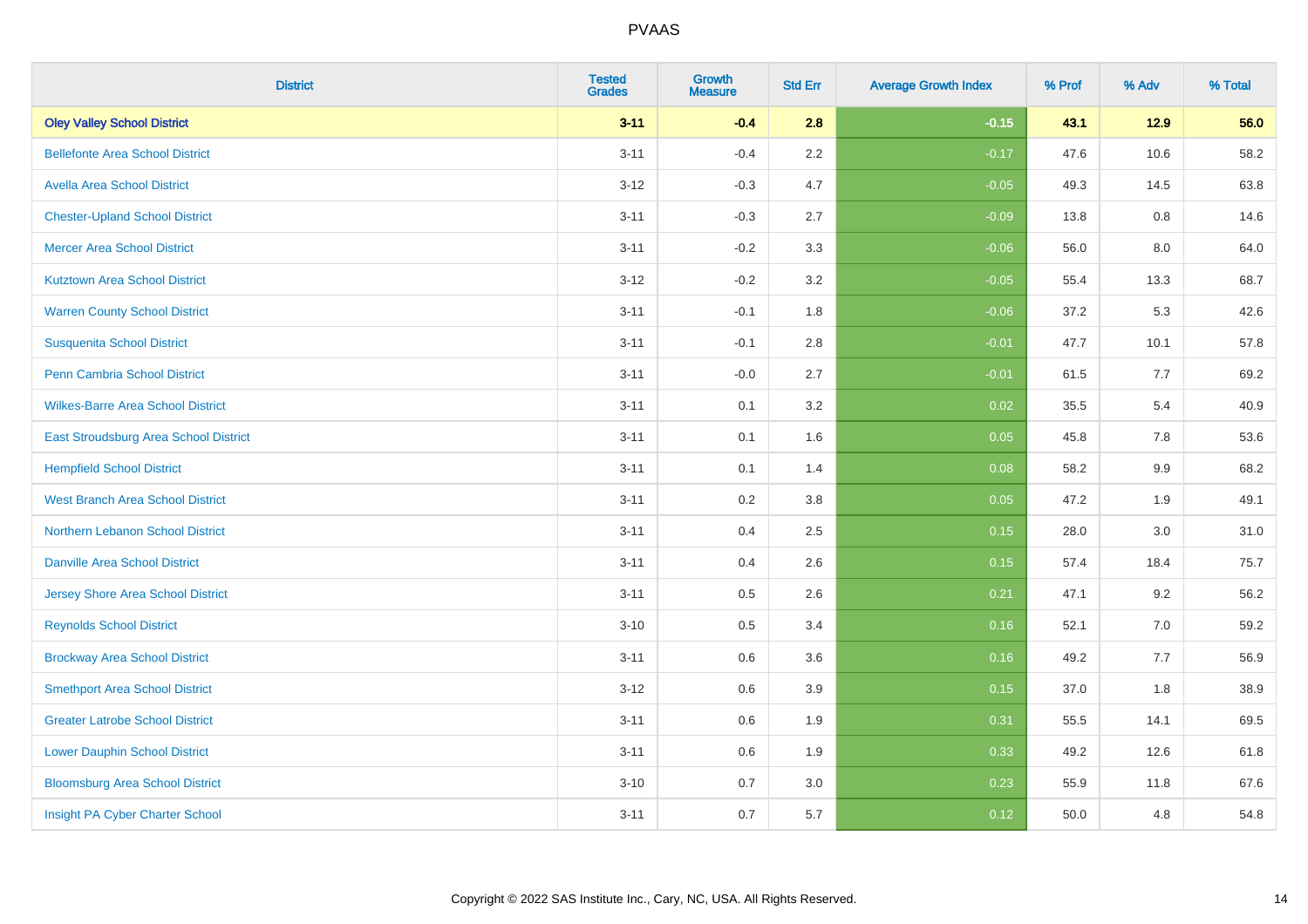| <b>District</b>                               | <b>Tested</b><br><b>Grades</b> | <b>Growth</b><br><b>Measure</b> | <b>Std Err</b> | <b>Average Growth Index</b> | % Prof | % Adv   | % Total |
|-----------------------------------------------|--------------------------------|---------------------------------|----------------|-----------------------------|--------|---------|---------|
| <b>Oley Valley School District</b>            | $3 - 11$                       | $-0.4$                          | 2.8            | $-0.15$                     | 43.1   | 12.9    | 56.0    |
| Lehigh Valley Academy Regional Charter School | $3 - 11$                       | 0.7                             | 2.3            | 0.32                        | 46.3   | $5.0\,$ | 51.4    |
| <b>Greenville Area School District</b>        | $3 - 11$                       | 0.7                             | 2.9            | 0.26                        | 53.4   | 6.9     | 60.3    |
| <b>Gateway School District</b>                | $3 - 11$                       | 0.8                             | 2.2            | 0.38                        | 52.1   | 13.8    | 65.9    |
| <b>Wyomissing Area School District</b>        | $3 - 12$                       | 0.8                             | 2.6            | 0.33                        | 55.7   | 17.6    | 73.3    |
| <b>Wallingford-Swarthmore School District</b> | $3 - 10$                       | 0.9                             | 2.4            | 0.38                        | 64.4   | 22.7    | 87.1    |
| South Eastern School District                 | $3 - 11$                       | 0.9                             | 2.4            | 0.39                        | 54.8   | 6.6     | 61.4    |
| <b>Radnor Township School District</b>        | $3 - 12$                       | 1.0                             | 2.1            | 0.50                        | 65.0   | 23.2    | 88.2    |
| <b>Lakeland School District</b>               | $3 - 11$                       | 1.1                             | 2.8            | 0.38                        | 48.6   | 3.7     | 52.3    |
| <b>Upper Adams School District</b>            | $3 - 11$                       | 1.3                             | 2.9            | 0.47                        | 55.2   | 8.6     | 63.8    |
| <b>Schuylkill Valley School District</b>      | $3 - 11$                       | 1.4                             | 2.5            | 0.56                        | 55.1   | 10.2    | 65.3    |
| <b>Newport School District</b>                | $3 - 12$                       | 1.4                             | 3.5            | 0.41                        | 51.5   | 10.3    | 61.8    |
| <b>Tussey Mountain School District</b>        | $3 - 12$                       | 1.5                             | 3.7            | 0.40                        | 38.6   | $1.8$   | 40.4    |
| <b>Central Bucks School District</b>          | $3 - 11$                       | 1.6                             | 0.9            | 1.66                        | 63.0   | 16.8    | 79.8    |
| <b>Bensalem Township School District</b>      | $3 - 11$                       | 1.6                             | 1.6            | 0.98                        | 38.8   | 8.3     | 47.1    |
| <b>Athens Area School District</b>            | $3 - 11$                       | 1.6                             | 2.5            | 0.64                        | 46.9   | 7.6     | 54.5    |
| <b>Purchase Line School District</b>          | $3 - 12$                       | 1.7                             | 3.5            | 0.47                        | 43.1   | 5.4     | 48.5    |
| South Fayette Township School District        | $3 - 11$                       | 1.7                             | 2.0            | 0.88                        | 61.0   | 26.5    | 87.6    |
| <b>Baldwin-Whitehall School District</b>      | $3 - 11$                       | 1.8                             | 1.9            | 0.94                        | 58.6   | 8.6     | 67.1    |
| <b>Laurel School District</b>                 | $3 - 11$                       | 1.8                             | 3.1            | 0.59                        | 70.1   | 2.3     | 72.4    |
| West Jefferson Hills School District          | $3 - 11$                       | 1.8                             | 2.1            | 0.88                        | 55.7   | 20.8    | 76.4    |
| <b>Williamsport Area School District</b>      | $3 - 11$                       | 1.9                             | 1.8            | 1.04                        | 44.1   | 12.8    | 56.9    |
| <b>Union Area School District</b>             | $3 - 11$                       | 1.9                             | 4.3            | 0.44                        | 61.5   | 0.0     | 61.5    |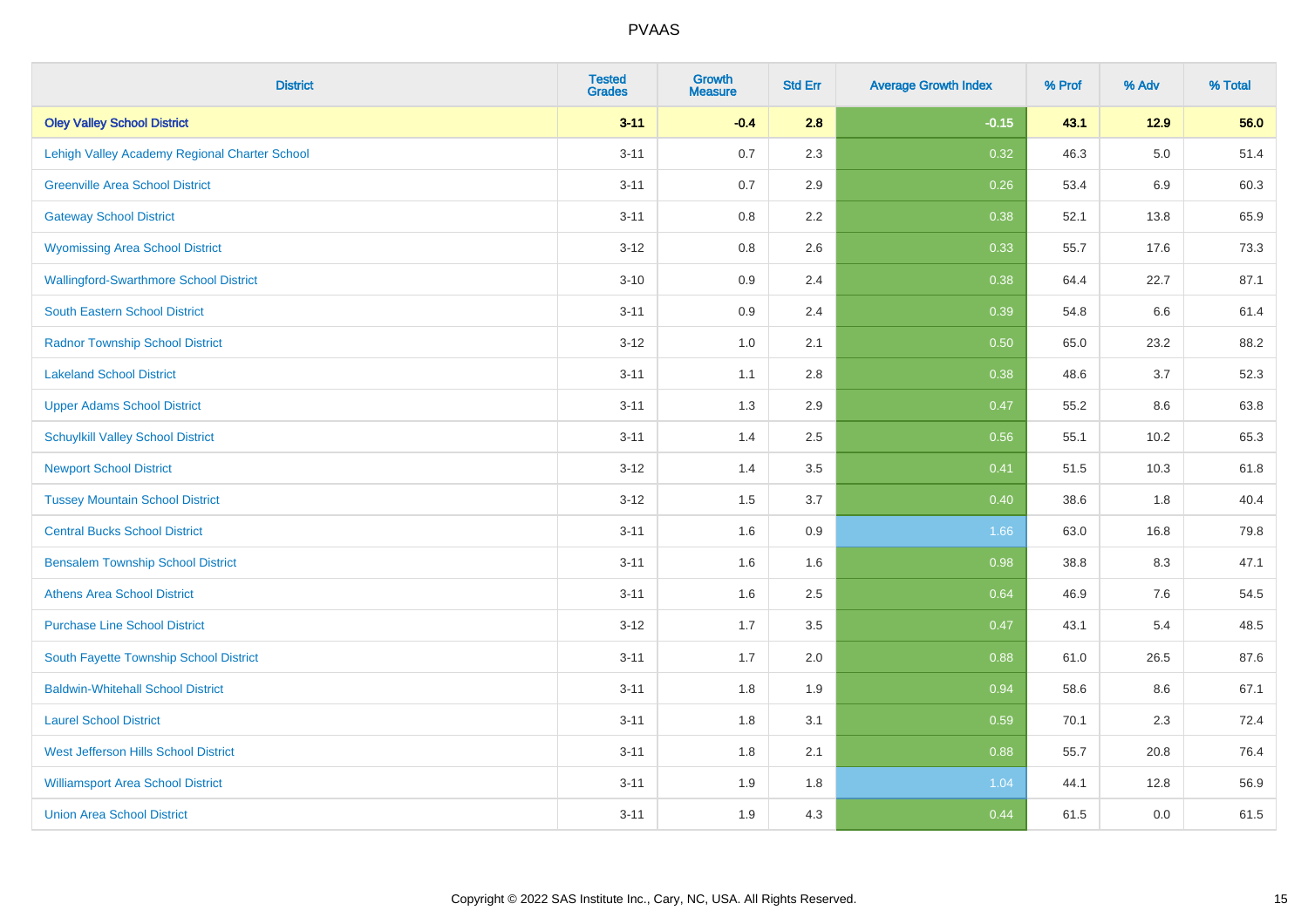| <b>District</b>                                | <b>Tested</b><br><b>Grades</b> | <b>Growth</b><br><b>Measure</b> | <b>Std Err</b> | <b>Average Growth Index</b> | % Prof | % Adv  | % Total |
|------------------------------------------------|--------------------------------|---------------------------------|----------------|-----------------------------|--------|--------|---------|
| <b>Oley Valley School District</b>             | $3 - 11$                       | $-0.4$                          | 2.8            | $-0.15$                     | 43.1   | $12.9$ | 56.0    |
| <b>Franklin Regional School District</b>       | $3 - 11$                       | 2.0                             | 1.9            | 1.02                        | 66.7   | 15.5   | 82.1    |
| <b>Marple Newtown School District</b>          | $3 - 11$                       | 2.0                             | 2.4            | 0.81                        | 57.6   | 12.8   | 70.4    |
| <b>Lower Moreland Township School District</b> | $3 - 11$                       | 2.0                             | 2.2            | 0.95                        | 62.8   | 17.0   | 79.8    |
| <b>Mastery Charter School - Thomas Campus</b>  | $3 - 10$                       | 2.1                             | 6.2            | 0.33                        | 28.6   | 0.0    | 28.6    |
| <b>Mcguffey School District</b>                | $3 - 11$                       | 2.1                             | 2.6            | 0.81                        | 57.7   | 3.1    | 60.8    |
| <b>Manheim Central School District</b>         | $3 - 11$                       | 2.1                             | 2.1            | $1.01$                      | 53.2   | 11.6   | 64.8    |
| <b>United School District</b>                  | $3 - 11$                       | 2.1                             | 3.4            | 0.63                        | 60.3   | 6.6    | 66.9    |
| Northwestern Lehigh School District            | $3 - 11$                       | 2.2                             | 2.3            | 0.93                        | 53.3   | 9.7    | 63.0    |
| <b>Galeton Area School District</b>            | $3 - 11$                       | 2.2                             | 5.3            | 0.42                        | 41.3   | 4.4    | 45.6    |
| <b>Roberto Clemente Charter School</b>         | $3 - 12$                       | 2.2                             | 4.9            | 0.45                        | 27.5   | 5.0    | 32.5    |
| <b>Hanover Area School District</b>            | $3 - 11$                       | 2.2                             | 4.6            | 0.48                        | 42.9   | 5.7    | 48.6    |
| <b>Union School District</b>                   | $3 - 12$                       | 2.3                             | 4.2            | 0.54                        | 32.6   | 7.0    | 39.5    |
| <b>Tunkhannock Area School District</b>        | $3 - 11$                       | 2.3                             | 2.2            | 1.01                        | 44.9   | 9.6    | 54.6    |
| <b>Camp Hill School District</b>               | $3 - 12$                       | 2.3                             | 3.0            | 0.78                        | 53.6   | 17.5   | 71.1    |
| <b>Bedford Area School District</b>            | $3 - 11$                       | 2.5                             | 2.6            | 0.93                        | 48.5   | 10.0   | 58.5    |
| Mastery Charter High School-Lenfest Campus     | $7 - 11$                       | 2.5                             | 5.7            | 0.43                        | 40.0   | 0.0    | 40.0    |
| <b>Methacton School District</b>               | $3 - 11$                       | 2.5                             | 1.7            | 1.43                        | 62.5   | 16.4   | 79.0    |
| <b>Armstrong School District</b>               | $3 - 11$                       | 2.6                             | 1.7            | 1.53                        | 51.5   | 6.1    | 57.6    |
| <b>Hopewell Area School District</b>           | $3 - 11$                       | 2.6                             | 2.7            | 0.97                        | 58.4   | 4.0    | 62.4    |
| <b>Pottsgrove School District</b>              | $3 - 11$                       | 2.8                             | 2.0            | 1.35                        | 44.0   | 10.0   | 53.9    |
| <b>Forbes Road School District</b>             | $3 - 11$                       | 2.8                             | 5.1            | 0.56                        | 41.4   | 10.3   | 51.7    |
| <b>Central Cambria School District</b>         | $3 - 11$                       | 3.0                             | 2.5            | 1.17                        | 56.2   | 9.7    | 66.0    |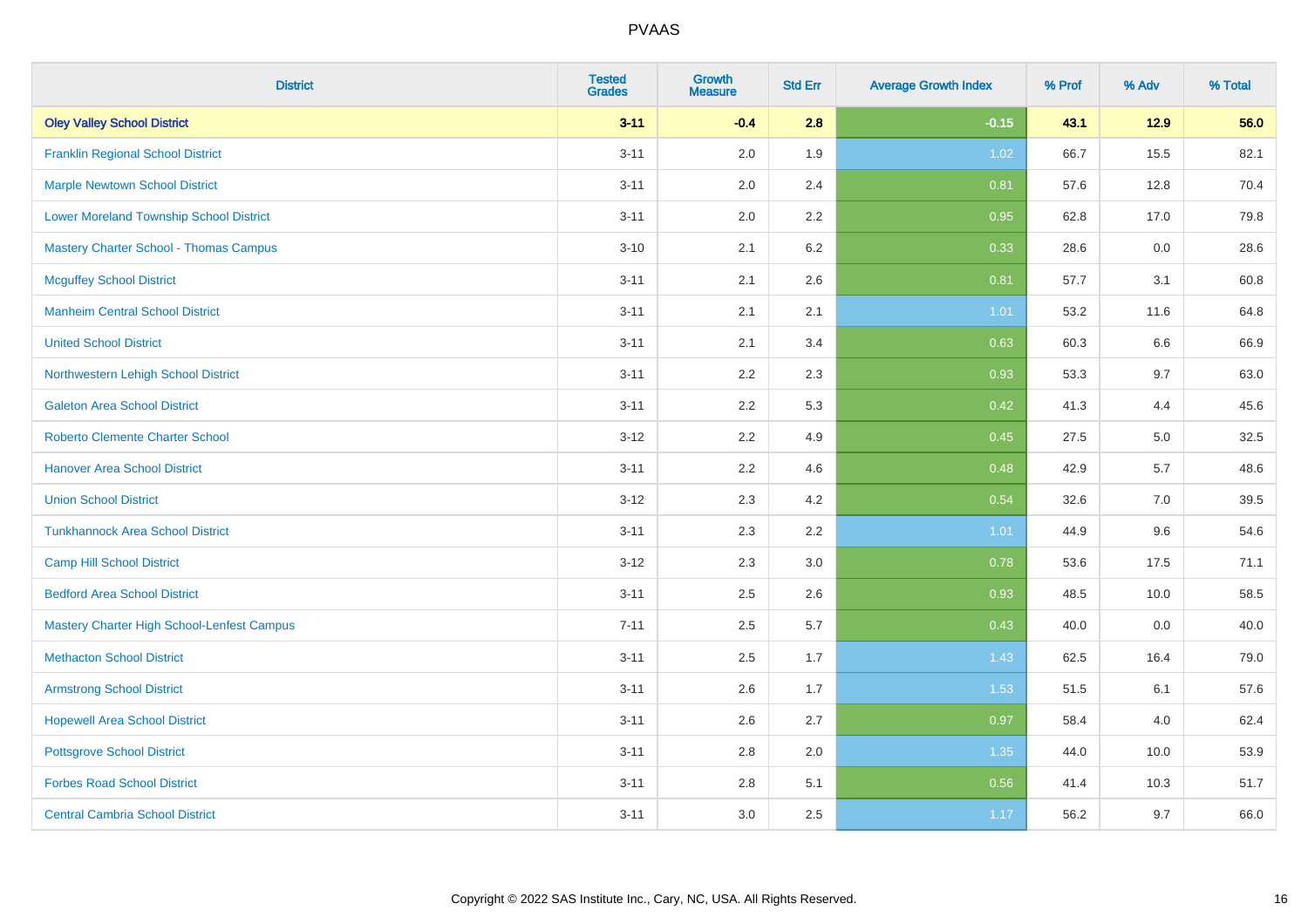| <b>District</b>                                    | <b>Tested</b><br><b>Grades</b> | <b>Growth</b><br><b>Measure</b> | <b>Std Err</b> | <b>Average Growth Index</b> | % Prof | % Adv | % Total |
|----------------------------------------------------|--------------------------------|---------------------------------|----------------|-----------------------------|--------|-------|---------|
| <b>Oley Valley School District</b>                 | $3 - 11$                       | $-0.4$                          | 2.8            | $-0.15$                     | 43.1   | 12.9  | 56.0    |
| <b>General Mclane School District</b>              | $3 - 11$                       | 3.1                             | 2.9            | 1.07                        | 62.3   | 4.9   | 67.2    |
| <b>Millcreek Township School District</b>          | $3 - 11$                       | 3.1                             | 1.5            | 2.06                        | 55.6   | 14.2  | 69.7    |
| <b>Keystone School District</b>                    | $3 - 11$                       | 3.1                             | 3.3            | 0.94                        | 50.6   | 6.5   | 57.1    |
| <b>Pleasant Valley School District</b>             | $3 - 11$                       | 3.1                             | 2.0            | 1.57                        | 57.2   | 5.5   | 62.8    |
| <b>Donegal School District</b>                     | $3 - 12$                       | 3.1                             | 2.4            | 1.29                        | 60.6   | 9.1   | 69.7    |
| <b>Woodland Hills School District</b>              | $3 - 12$                       | 3.2                             | 2.6            | 1.22                        | 31.4   | 3.6   | 35.0    |
| <b>Commodore Perry School District</b>             | $3 - 11$                       | 3.2                             | 5.5            | 0.58                        | 58.3   | 0.0   | 58.3    |
| <b>West York Area School District</b>              | $3 - 12$                       | 3.2                             | 2.3            | 1.38                        | 53.8   | 4.4   | 58.2    |
| Altoona Area School District                       | $3 - 12$                       | 3.3                             | 1.6            | 1.99                        | 47.7   | 8.2   | 55.9    |
| <b>Southeastern Greene School District</b>         | $3 - 10$                       | 3.3                             | 4.6            | 0.72                        | 57.6   | 6.1   | 63.6    |
| <b>Spring Cove School District</b>                 | $3 - 11$                       | 3.4                             | 2.5            | 1.33                        | 47.8   | 12.7  | 60.4    |
| <b>Fairview School District</b>                    | $3 - 11$                       | 3.4                             | 2.6            | 1.32                        | 57.2   | 17.6  | 74.8    |
| <b>Clairton City School District</b>               | $3 - 11$                       | 3.5                             | 3.7            | 0.95                        | 13.4   | 0.0   | 13.4    |
| <b>Lincoln Park Performing Arts Charter School</b> | $7 - 11$                       | 3.6                             | 2.5            | 1.42                        | 59.6   | 14.7  | 74.3    |
| <b>Conrad Weiser Area School District</b>          | $3 - 11$                       | 3.6                             | 2.2            | 1.63                        | 52.1   | 2.1   | 54.2    |
| <b>North Clarion County School District</b>        | $3 - 12$                       | 3.7                             | 4.3            | 0.85                        | 67.5   | 15.0  | 82.5    |
| <b>Hermitage School District</b>                   | $3 - 12$                       | 3.8                             | 2.4            | 1.60                        | 57.5   | 9.3   | 66.8    |
| <b>South Butler County School District</b>         | $3 - 10$                       | 3.9                             | 2.5            | 1.54                        | 53.1   | 16.6  | 69.7    |
| South Western School District                      | $3-12$                         | 3.9                             | 1.9            | 2.08                        | 60.2   | 8.1   | 68.3    |
| Esperanza Academy Charter School                   | $4 - 11$                       | 4.0                             | 2.5            | 1.61                        | 32.4   | 0.7   | 33.1    |
| Northampton Area School District                   | $3 - 11$                       | 4.0                             | 1.6            | 2.51                        | 52.3   | 10.8  | 63.1    |
| <b>Muhlenberg School District</b>                  | $3 - 10$                       | 4.0                             | 1.9            | 2.10                        | 34.2   | 2.6   | 36.8    |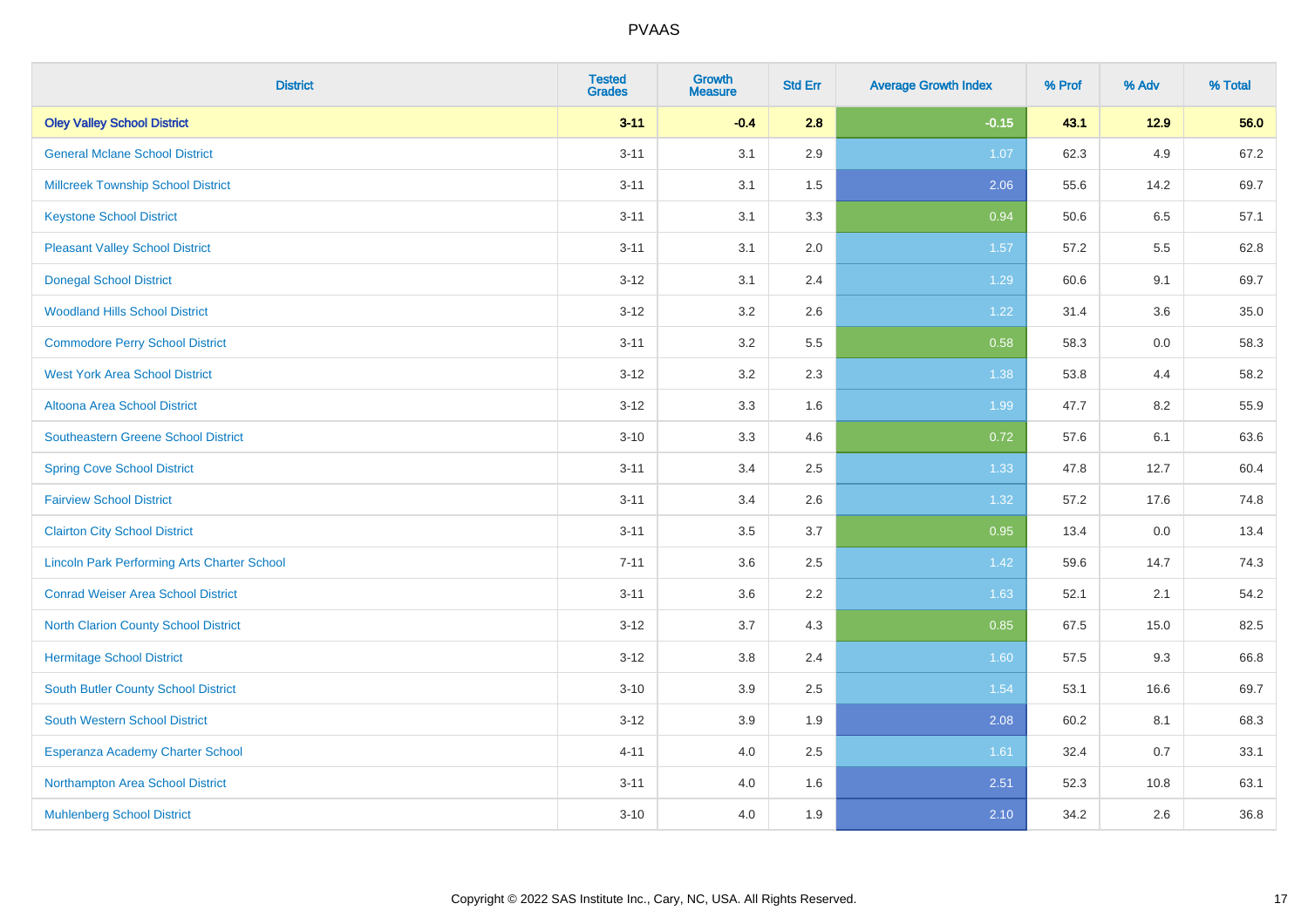| <b>District</b>                                 | <b>Tested</b><br><b>Grades</b> | <b>Growth</b><br><b>Measure</b> | <b>Std Err</b> | <b>Average Growth Index</b> | % Prof | % Adv | % Total |
|-------------------------------------------------|--------------------------------|---------------------------------|----------------|-----------------------------|--------|-------|---------|
| <b>Oley Valley School District</b>              | $3 - 11$                       | $-0.4$                          | 2.8            | $-0.15$                     | 43.1   | 12.9  | 56.0    |
| <b>Towanda Area School District</b>             | $3 - 11$                       | 4.0                             | 2.8            | 1.44                        | 39.4   | 6.6   | 46.0    |
| <b>Berlin Brothersvalley School District</b>    | $3 - 11$                       | 4.0                             | 4.2            | 0.96                        | 48.8   | 14.0  | 62.8    |
| <b>Neshaminy School District</b>                | $3 - 11$                       | 4.0                             | 1.3            | 3.02                        | 58.7   | 9.5   | 68.2    |
| <b>West Allegheny School District</b>           | $3 - 12$                       | 4.0                             | 2.1            | 1.96                        | 63.1   | 15.7  | 78.8    |
| Mastery Charter School - Shoemaker Campus       | $7 - 10$                       | 4.1                             | 3.0            | 1.34                        | 20.9   | 3.3   | 24.2    |
| <b>Line Mountain School District</b>            | $3 - 11$                       | 4.1                             | 3.2            | 1.27                        | 52.9   | 9.2   | 62.1    |
| <b>Governor Mifflin School District</b>         | $3 - 11$                       | 4.1                             | 1.8            | 2.33                        | 42.5   | 7.2   | 49.7    |
| <b>East Penn School District</b>                | $3 - 11$                       | 4.1                             | 1.3            | 3.27                        | 55.8   | 11.5  | 67.3    |
| <b>Ligonier Valley School District</b>          | $3 - 11$                       | 4.2                             | 3.1            | 1.34                        | 59.1   | 10.3  | 69.5    |
| <b>Loyalsock Township School District</b>       | $3 - 12$                       | 4.2                             | 2.8            | 1.47                        | 54.3   | 2.1   | 56.4    |
| <b>Punxsutawney Area School District</b>        | $3 - 11$                       | 4.2                             | 2.9            | 1.45                        | 55.0   | 5.5   | 60.6    |
| Meyersdale Area School District                 | $3 - 11$                       | $4.2\,$                         | 4.0            | 1.07                        | 43.1   | 6.9   | 50.0    |
| <b>Laurel Highlands School District</b>         | $3 - 11$                       | 4.3                             | 2.4            | 1.81                        | 44.9   | 9.6   | 54.5    |
| <b>Central Dauphin School District</b>          | $3 - 11$                       | 4.4                             | 1.3            | 3.32                        | 53.3   | 7.4   | 60.7    |
| Leechburg Area School District                  | $3 - 11$                       | 4.4                             | 4.0            | 1.09                        | 47.8   | 19.6  | 67.4    |
| <b>Port Allegany School District</b>            | $3 - 11$                       | 4.4                             | 3.6            | 1.21                        | 28.1   | 9.4   | 37.5    |
| <b>Pottsville Area School District</b>          | $3 - 12$                       | 4.4                             | 2.3            | 1.94                        | 44.8   | 5.4   | 50.2    |
| <b>MaST Community Charter School II</b>         | $3 - 10$                       | 4.4                             | 3.2            | 1.37                        | 28.4   | 3.4   | 31.8    |
| <b>Burrell School District</b>                  | $3 - 11$                       | 4.5                             | 3.1            | 1.48                        | 58.5   | 13.8  | 72.3    |
| <b>Eastern Lancaster County School District</b> | $3 - 12$                       | 4.5                             | 2.2            | 2.09                        | 46.3   | 11.4  | 57.6    |
| <b>Harmony Area School District</b>             | $3 - 10$                       | 4.5                             | 6.3            | 0.72                        | 33.3   | 13.3  | 46.7    |
| <b>Hempfield Area School District</b>           | $3 - 12$                       | 4.6                             | 1.6            | 2.86                        | 53.5   | 20.1  | 73.6    |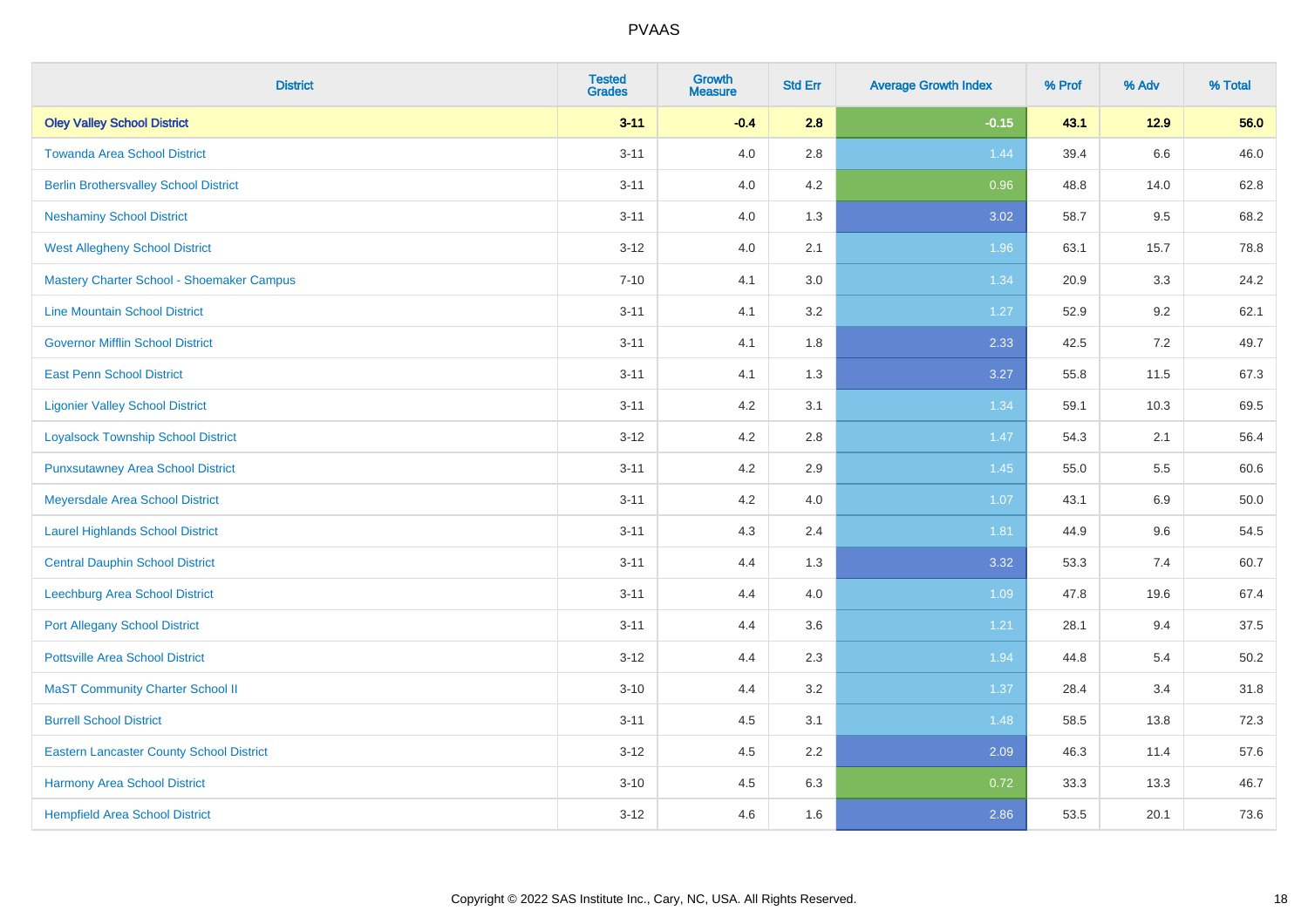| <b>District</b>                             | <b>Tested</b><br><b>Grades</b> | <b>Growth</b><br><b>Measure</b> | <b>Std Err</b> | <b>Average Growth Index</b> | % Prof | % Adv | % Total |
|---------------------------------------------|--------------------------------|---------------------------------|----------------|-----------------------------|--------|-------|---------|
| <b>Oley Valley School District</b>          | $3 - 11$                       | $-0.4$                          | 2.8            | $-0.15$                     | 43.1   | 12.9  | 56.0    |
| Pennsylvania Leadership Charter School      | $3 - 11$                       | 4.6                             | $2.2\,$        | 2.13                        | 55.4   | 11.2  | 66.7    |
| <b>Warrior Run School District</b>          | $3 - 11$                       | 4.6                             | 3.0            | 1.51                        | 40.9   | 8.1   | 49.0    |
| <b>New Brighton Area School District</b>    | $3 - 11$                       | 4.6                             | 3.1            | 1.47                        | 60.9   | 5.8   | 66.7    |
| <b>KIPP Dubois Charter School</b>           | $9 - 10$                       | 4.7                             | 3.3            | 1.40                        | 31.0   | 1.4   | 32.4    |
| <b>Blackhawk School District</b>            | $3 - 11$                       | 4.7                             | 2.3            | 2.01                        | 55.8   | 8.8   | 64.6    |
| <b>Halifax Area School District</b>         | $3 - 11$                       | 4.7                             | 3.9            | 1.22                        | 61.5   | 9.6   | 71.2    |
| <b>Beaver Area School District</b>          | $3 - 10$                       | 4.7                             | 2.4            | 1.94                        | 57.4   | 16.8  | 74.2    |
| Urban Pathways 6-12 Charter School          | $6 - 11$                       | 4.8                             | 6.4            | 0.75                        | 28.6   | 0.0   | 28.6    |
| <b>Kennett Consolidated School District</b> | $3 - 11$                       | 4.8                             | 1.8            | 2.61                        | 52.5   | 10.7  | 63.2    |
| Morrisville Borough School District         | $3 - 11$                       | 4.8                             | 4.3            | $1.10$                      | 30.2   | 2.3   | 32.6    |
| <b>Central Valley School District</b>       | $3 - 10$                       | 4.8                             | 2.4            | 1.98                        | 56.9   | 9.0   | 65.9    |
| <b>Sharon City School District</b>          | $3 - 11$                       | 4.9                             | 2.6            | 1.87                        | 48.2   | 5.3   | 53.4    |
| <b>Everett Area School District</b>         | $3 - 11$                       | $5.0\,$                         | 3.4            | 1.47                        | 60.5   | 1.3   | 61.8    |
| <b>West Shore School District</b>           | $3 - 12$                       | 5.0                             | 1.4            | 3.59                        | 54.2   | 9.4   | 63.6    |
| <b>Peters Township School District</b>      | $3 - 11$                       | 5.0                             | 1.8            | 2.76                        | 59.8   | 26.1  | 85.9    |
| <b>Hampton Township School District</b>     | $3 - 11$                       | 5.1                             | 2.2            | 2.35                        | 54.0   | 28.2  | 82.2    |
| <b>Grove City Area School District</b>      | $3 - 12$                       | 5.1                             | 2.4            | 2.09                        | 36.4   | 16.5  | 52.8    |
| <b>Warwick School District</b>              | $3 - 11$                       | 5.2                             | 1.9            | 2.76                        | 46.4   | 17.0  | 63.3    |
| <b>Hanover Public School District</b>       | $3 - 11$                       | 5.2                             | 2.8            | 1.83                        | 52.2   | 14.4  | 66.7    |
| <b>Parkland School District</b>             | $3 - 11$                       | 5.3                             | 1.2            | 4.30                        | 58.0   | 22.3  | 80.4    |
| <b>Allentown City School District</b>       | $3 - 12$                       | 5.3                             | 1.4            | 3.88                        | 25.3   | 2.7   | 28.0    |
| <b>New Foundations Charter School</b>       | $3 - 11$                       | 5.4                             | 2.2            | 2.41                        | 47.2   | 2.5   | 49.8    |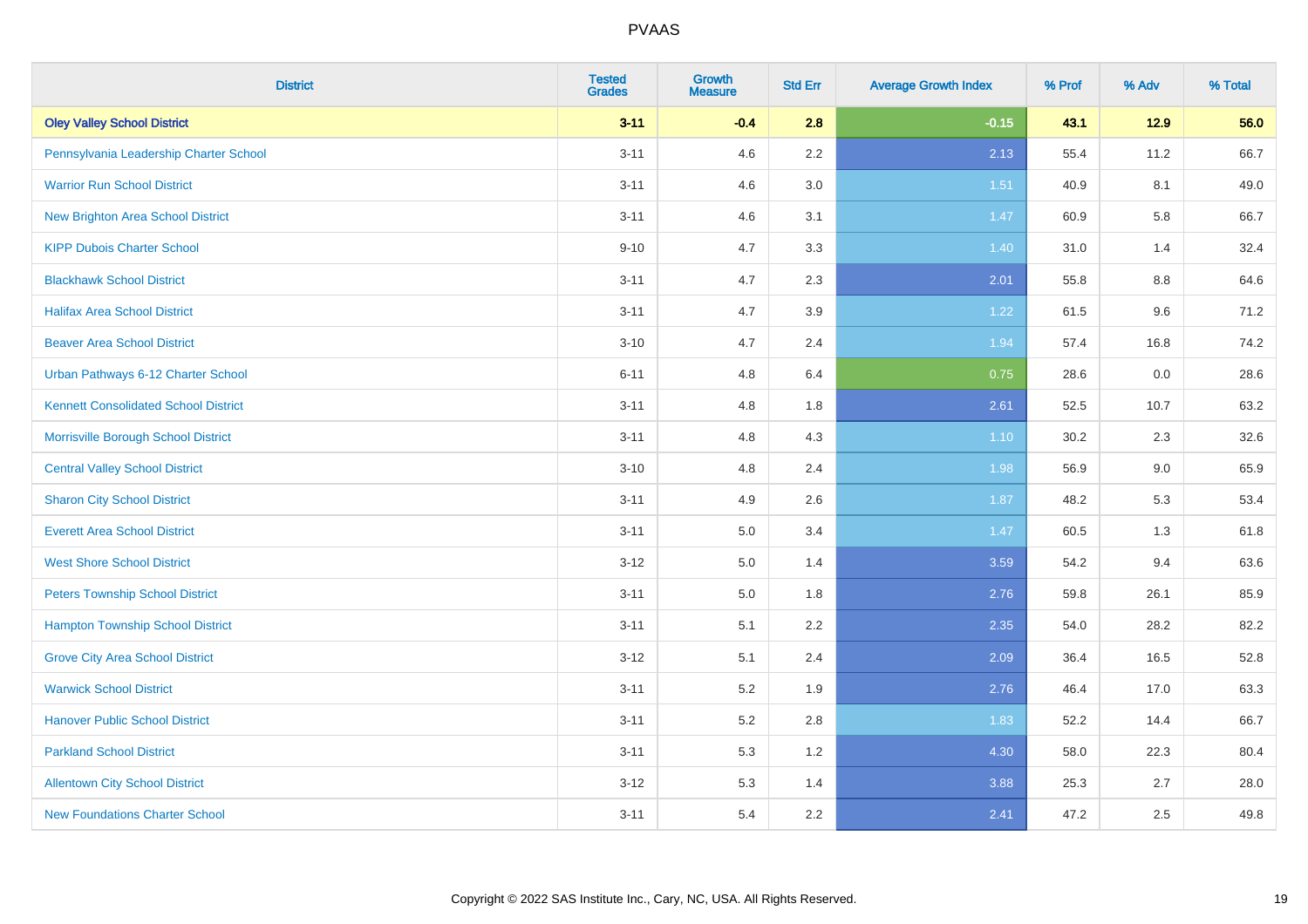| <b>District</b>                                  | <b>Tested</b><br><b>Grades</b> | <b>Growth</b><br><b>Measure</b> | <b>Std Err</b> | <b>Average Growth Index</b> | % Prof | % Adv  | % Total |
|--------------------------------------------------|--------------------------------|---------------------------------|----------------|-----------------------------|--------|--------|---------|
| <b>Oley Valley School District</b>               | $3 - 11$                       | $-0.4$                          | 2.8            | $-0.15$                     | 43.1   | $12.9$ | 56.0    |
| <b>Keystone Oaks School District</b>             | $3 - 11$                       | 5.5                             | 2.6            | 2.07                        | 53.2   | 12.1   | 65.4    |
| <b>Stroudsburg Area School District</b>          | $3 - 11$                       | $5.5\,$                         | 1.9            | 2.88                        | 48.1   | 4.2    | 52.3    |
| Lehigh Career & Technical Institute              | $10 - 12$                      | 5.6                             | 5.6            | 0.99                        | 78.3   | 0.0    | 78.3    |
| Palmyra Area School District                     | $3 - 11$                       | 5.6                             | 1.9            | 2.96                        | 56.4   | 15.6   | 72.0    |
| <b>Western Wayne School District</b>             | $3 - 11$                       | 5.6                             | 2.9            | 1.93                        | 41.3   | 17.4   | 58.7    |
| <b>Spring Grove Area School District</b>         | $3 - 11$                       | 5.6                             | 2.1            | 2.68                        | 55.1   | 15.0   | 70.1    |
| <b>Ephrata Area School District</b>              | $3 - 11$                       | 5.6                             | 1.8            | 3.12                        | 54.7   | 9.5    | 64.2    |
| Mastery Charter School - Pickett Campus          | $6 - 10$                       | 5.6                             | 5.7            | 1.00                        | 27.8   | 0.0    | 27.8    |
| <b>Bethel Park School District</b>               | $3 - 11$                       | $5.6\,$                         | 1.8            | 3.18                        | 65.3   | 18.6   | 83.9    |
| <b>Mars Area School District</b>                 | $3 - 10$                       | 5.7                             | 2.1            | 2.75                        | 57.9   | 18.2   | 76.1    |
| <b>Bentworth School District</b>                 | $3 - 11$                       | 5.7                             | 3.2            | 1.75                        | 44.2   | 19.5   | 63.6    |
| <b>Penncrest School District</b>                 | $3 - 11$                       | 5.7                             | 2.2            | 2.57                        | 47.2   | 7.1    | 54.3    |
| Daniel Boone Area School District                | $3 - 12$                       | 5.7                             | 2.0            | 2.88                        | 51.0   | 11.5   | 62.6    |
| <b>Tidioute Community Charter School</b>         | $3 - 11$                       | 5.7                             | 5.1            | 1.11                        | 34.4   | 21.9   | 56.2    |
| 21st Century Cyber Charter School                | $6 - 12$                       | 5.7                             | 2.3            | 2.50                        | 56.7   | 8.3    | 65.0    |
| Capital Area School for the Arts Charter School  | $9 - 11$                       | 5.8                             | 4.1            | 1.39                        | 59.3   | 18.6   | 78.0    |
| Community Academy Of Philadelphia Charter School | $3 - 11$                       | 5.8                             | 2.7            | 2.12                        | 26.7   | 0.9    | 27.6    |
| <b>Agora Cyber Charter School</b>                | $3 - 11$                       | 5.8                             | 2.6            | 2.28                        | 42.8   | 6.6    | 49.4    |
| <b>Collegium Charter School</b>                  | $3 - 10$                       | 5.9                             | 2.5            | 2.33                        | 38.1   | 7.9    | 46.0    |
| Mechanicsburg Area School District               | $3 - 11$                       | 5.9                             | 1.8            | 3.29                        | 57.2   | 13.7   | 70.9    |
| Northeastern York School District                | $3 - 11$                       | 5.9                             | 2.0            | 3.03                        | 51.1   | 16.6   | 67.6    |
| <b>Uniontown Area School District</b>            | $3 - 11$                       | 6.0                             | 3.2            | 1.87                        | 62.4   | 5.9    | 68.2    |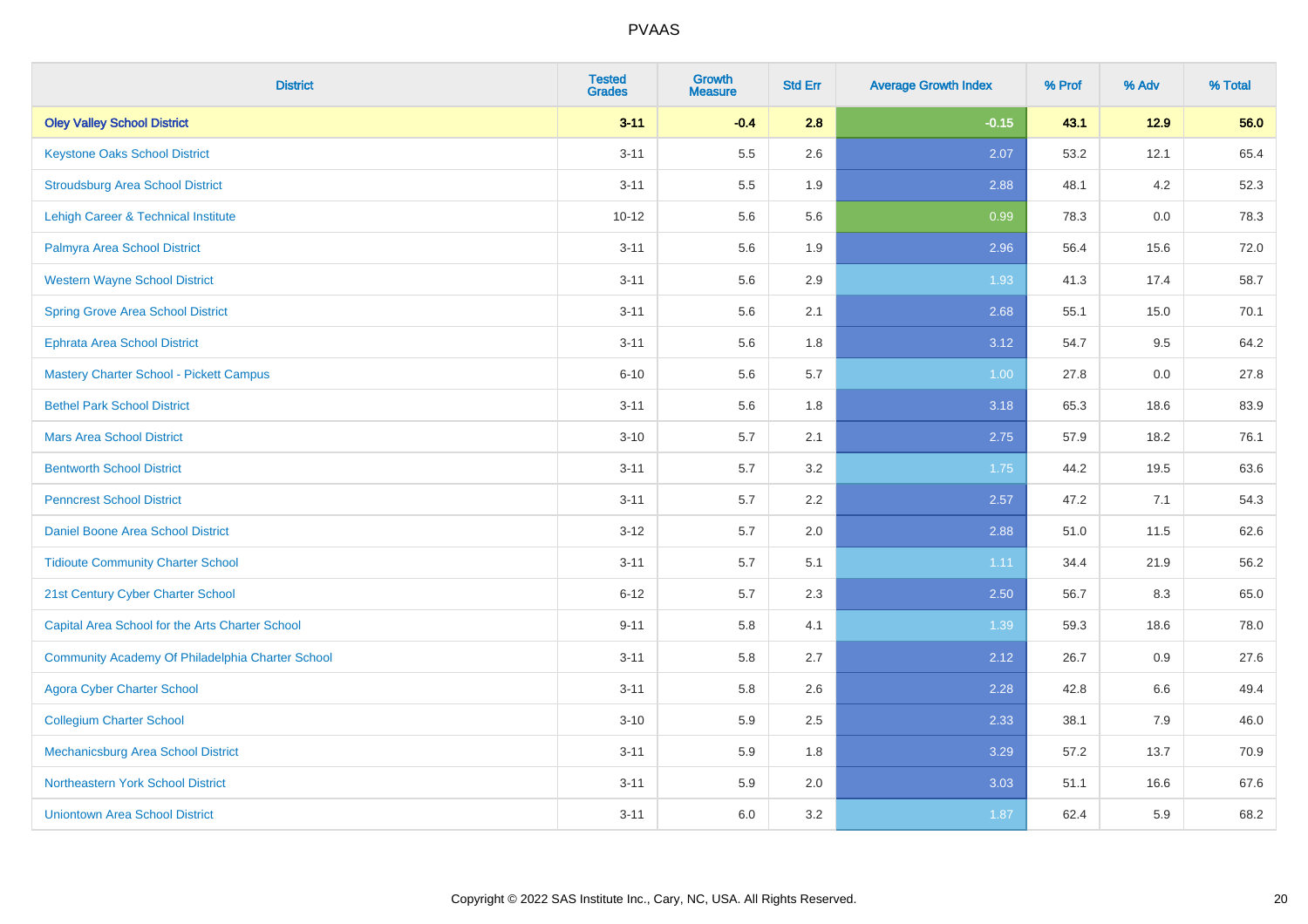| <b>District</b>                               | <b>Tested</b><br><b>Grades</b> | <b>Growth</b><br><b>Measure</b> | <b>Std Err</b> | <b>Average Growth Index</b> | % Prof | % Adv | % Total |
|-----------------------------------------------|--------------------------------|---------------------------------|----------------|-----------------------------|--------|-------|---------|
| <b>Oley Valley School District</b>            | $3 - 11$                       | $-0.4$                          | 2.8            | $-0.15$                     | 43.1   | 12.9  | 56.0    |
| Hollidaysburg Area School District            | $3 - 11$                       | 6.0                             | 2.1            | 2.88                        | 57.1   | 12.3  | 69.4    |
| <b>Wilson Area School District</b>            | $3 - 11$                       | 6.0                             | 2.6            | 2.30                        | 48.7   | 8.5   | 57.2    |
| <b>Spring-Ford Area School District</b>       | $3 - 11$                       | $6.0\,$                         | 1.3            | 4.46                        | 60.8   | 16.5  | 77.4    |
| <b>Dover Area School District</b>             | $3 - 12$                       | 6.0                             | 2.1            | 2.94                        | 52.2   | 6.0   | 58.2    |
| <b>Connellsville Area School District</b>     | $3 - 11$                       | 6.1                             | 2.0            | 3.05                        | 45.4   | 7.8   | 53.2    |
| <b>Whitehall-Coplay School District</b>       | $3 - 11$                       | 6.1                             | 1.8            | 3.45                        | 49.3   | 7.4   | 56.6    |
| <b>Millersburg Area School District</b>       | $3 - 11$                       | 6.2                             | 3.8            | 1.63                        | 51.8   | 7.4   | 59.3    |
| <b>Northgate School District</b>              | $3 - 11$                       | 6.3                             | 3.6            | 1.73                        | 53.3   | 16.7  | 70.0    |
| <b>Salisbury Township School District</b>     | $3 - 11$                       | 6.3                             | 3.6            | 1.77                        | 46.2   | 6.6   | 52.8    |
| <b>Belle Vernon Area School District</b>      | $3 - 11$                       | 6.5                             | 2.6            | 2.44                        | 55.6   | 11.1  | 66.7    |
| <b>Steel Valley School District</b>           | $3 - 11$                       | 6.5                             | 3.4            | 1.89                        | 50.7   | 5.6   | 56.3    |
| <b>Wattsburg Area School District</b>         | $3 - 11$                       | 6.5                             | 2.7            | 2.43                        | 42.7   | 7.6   | 50.3    |
| <b>Sto-Rox School District</b>                | $3 - 10$                       | 6.6                             | 3.7            | 1.80                        | 13.4   | 0.0   | 13.4    |
| <b>Franklin Area School District</b>          | $3 - 11$                       | 6.6                             | 2.8            | 2.34                        | 48.2   | 4.5   | 52.7    |
| <b>Richland School District</b>               | $3 - 11$                       | 6.7                             | 2.9            | 2.33                        | 62.2   | 19.2  | 81.4    |
| Pocono Mountain School District               | $3 - 12$                       | 6.8                             | 1.5            | 4.62                        | 45.8   | 5.0   | 50.7    |
| <b>Upper Darby School District</b>            | $3 - 12$                       | 6.9                             | 1.5            | 4.62                        | 45.0   | 6.7   | 51.7    |
| <b>Brookville Area School District</b>        | $3 - 11$                       | 6.9                             | 3.0            | 2.30                        | 55.2   | 15.6  | 70.8    |
| <b>Shanksville-Stonycreek School District</b> | $3 - 10$                       | 7.0                             | 5.9            | 1.20                        | 64.7   | 17.6  | 82.4    |
| <b>Esperanza Cyber Charter School</b>         | $3 - 11$                       | 7.1                             | 6.1            | 1.16                        | 9.1    | 0.0   | 9.1     |
| <b>Centennial School District</b>             | $3 - 10$                       | 7.1                             | 1.7            | 4.29                        | 50.1   | 8.7   | 58.9    |
| <b>Carlynton School District</b>              | $3 - 11$                       | 7.3                             | 3.3            | 2.22                        | 41.0   | 10.5  | 51.6    |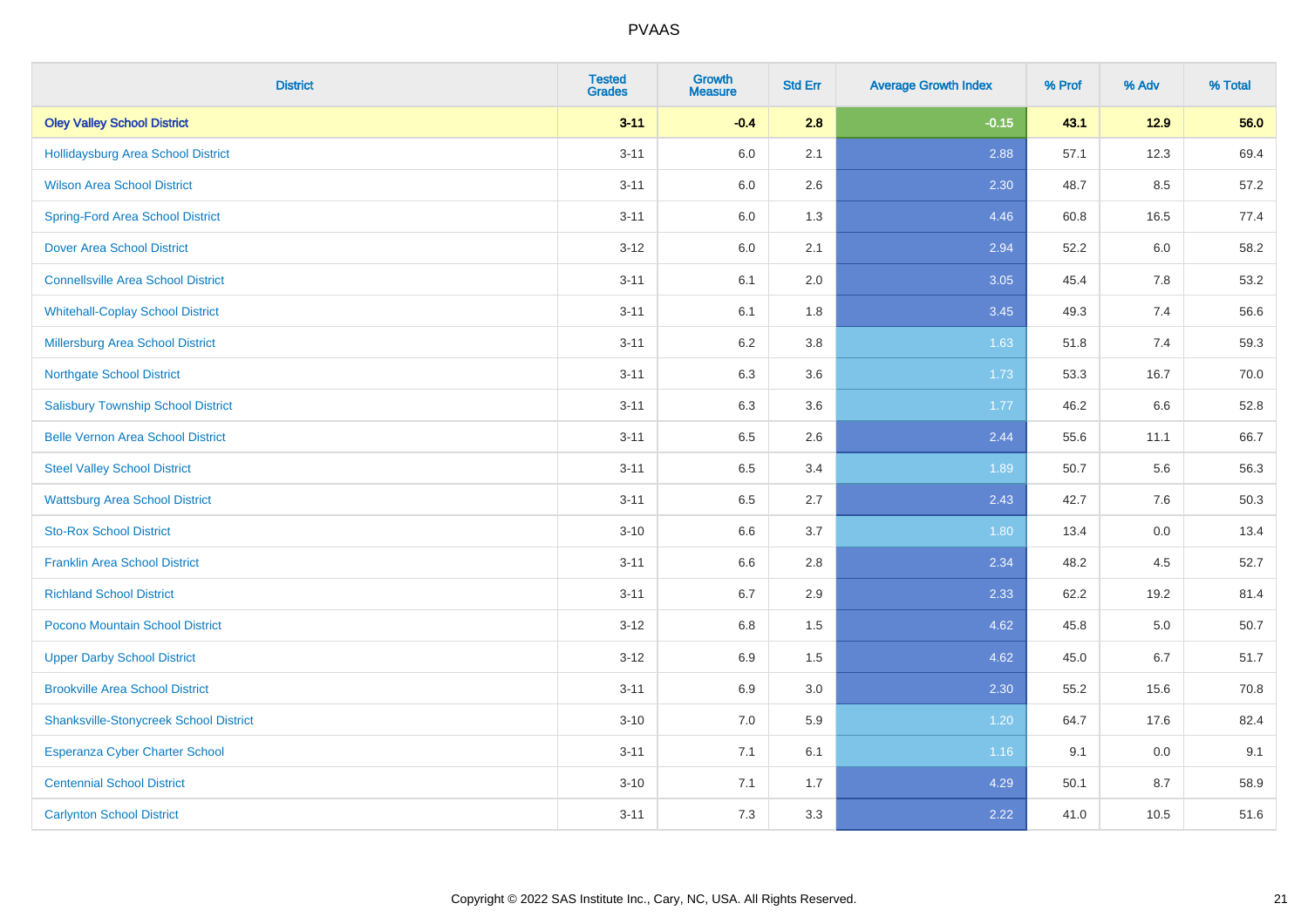| <b>District</b>                                        | <b>Tested</b><br><b>Grades</b> | <b>Growth</b><br><b>Measure</b> | <b>Std Err</b> | <b>Average Growth Index</b> | % Prof | % Adv | % Total |
|--------------------------------------------------------|--------------------------------|---------------------------------|----------------|-----------------------------|--------|-------|---------|
| <b>Oley Valley School District</b>                     | $3 - 11$                       | $-0.4$                          | 2.8            | $-0.15$                     | 43.1   | 12.9  | 56.0    |
| Lehigh Valley Charter High School For The Arts         | $9 - 10$                       | 7.3                             | 2.6            | 2.82                        | 62.3   | 18.2  | 80.5    |
| <b>Carbondale Area School District</b>                 | $3 - 10$                       | 7.4                             | 3.3            | 2.25                        | 56.6   | 2.6   | 59.2    |
| <b>Wilmington Area School District</b>                 | $3 - 11$                       | 7.5                             | 3.0            | 2.48                        | 55.1   | 5.1   | 60.2    |
| Philadelphia City School District                      | $3 - 12$                       | 7.5                             | 0.6            | 12.64                       | 38.4   | 7.0   | 45.4    |
| New Hope-Solebury School District                      | $3 - 11$                       | 7.5                             | 2.9            | 2.57                        | 68.2   | 22.7  | 90.9    |
| <b>Coudersport Area School District</b>                | $3 - 11$                       | 7.7                             | 3.7            | 2.06                        | 55.7   | 8.2   | 63.9    |
| <b>Saint Marys Area School District</b>                | $3 - 11$                       | 7.8                             | 2.6            | 3.04                        | 57.0   | 8.2   | 65.2    |
| Allegheny-Clarion Valley School District               | $3 - 10$                       | 7.8                             | 4.7            | 1.65                        | 53.3   | 3.3   | 56.7    |
| <b>Wayne Highlands School District</b>                 | $3 - 11$                       | 7.8                             | 2.4            | 3.23                        | 52.3   | 13.1  | 65.4    |
| <b>Haverford Township School District</b>              | $3 - 11$                       | 8.0                             | 1.5            | 5.27                        | 53.0   | 25.5  | 78.6    |
| <b>Blacklick Valley School District</b>                | $3 - 11$                       | 8.0                             | 4.3            | 1.85                        | 34.1   | 0.0   | 34.1    |
| <b>Reach Cyber Charter School</b>                      | $3 - 11$                       | 8.1                             | 4.7            | 1.72                        | 42.4   | 4.6   | 47.0    |
| <b>Bethlehem-Center School District</b>                | $3 - 10$                       | 8.1                             | 3.3            | 2.46                        | 35.1   | 1.4   | 36.5    |
| <b>Moon Area School District</b>                       | $3 - 11$                       | 8.2                             | 1.9            | 4.25                        | 58.7   | 18.5  | 77.2    |
| <b>Monessen City School District</b>                   | $3 - 10$                       | 8.3                             | 4.5            | 1.85                        | 42.9   | 2.9   | 45.7    |
| Selinsgrove Area School District                       | $3 - 12$                       | 8.3                             | 2.3            | 3.54                        | 56.8   | 10.0  | 66.8    |
| Renaissance Academy Charter School                     | $3 - 11$                       | 8.3                             | 3.3            | 2.54                        | 45.6   | 22.8  | 68.4    |
| <b>William Penn School District</b>                    | $3 - 12$                       | 8.3                             | 2.1            | 3.99                        | 35.6   | 3.0   | 38.7    |
| <b>Cornwall-Lebanon School District</b>                | $3 - 11$                       | 8.3                             | 1.6            | 5.08                        | 47.2   | 8.4   | 55.6    |
| <b>Chester Charter Scholars Academy Charter School</b> | $3 - 12$                       | 8.4                             | 4.1            | 2.03                        | 23.4   | 0.0   | 23.4    |
| <b>Oswayo Valley School District</b>                   | $3 - 12$                       | 8.5                             | 5.0            | 1.68                        | 50.0   | 16.7  | 66.7    |
| <b>Allegheny Valley School District</b>                | $3 - 11$                       | 8.5                             | 3.9            | 2.17                        | 53.1   | 12.2  | 65.3    |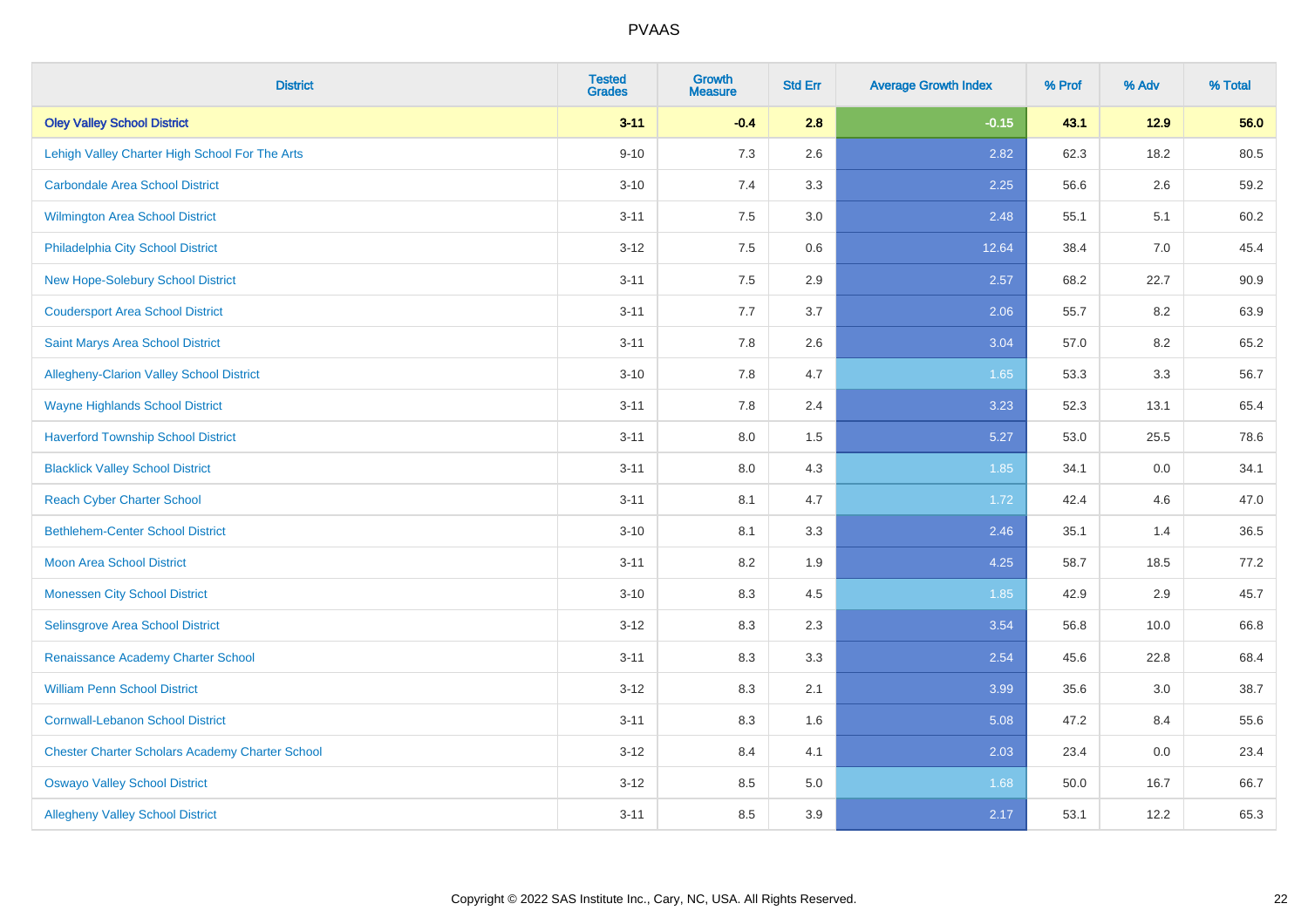| <b>District</b>                                    | <b>Tested</b><br><b>Grades</b> | <b>Growth</b><br><b>Measure</b> | <b>Std Err</b> | <b>Average Growth Index</b> | % Prof | % Adv  | % Total |
|----------------------------------------------------|--------------------------------|---------------------------------|----------------|-----------------------------|--------|--------|---------|
| <b>Oley Valley School District</b>                 | $3 - 11$                       | $-0.4$                          | 2.8            | $-0.15$                     | 43.1   | $12.9$ | 56.0    |
| <b>Eastern Lebanon County School District</b>      | $3 - 11$                       | 8.6                             | 2.2            | 3.84                        | 48.8   | 11.4   | 60.3    |
| <b>Conestoga Valley School District</b>            | $3 - 11$                       | 8.7                             | 1.8            | 4.69                        | 60.3   | 13.5   | 73.8    |
| <b>Wyalusing Area School District</b>              | $3 - 12$                       | $8.8\,$                         | 3.3            | 2.68                        | 54.6   | 11.7   | 66.2    |
| <b>Wilson School District</b>                      | $3 - 12$                       | 8.8                             | 1.5            | 5.96                        | 52.6   | 14.6   | 67.2    |
| <b>Council Rock School District</b>                | $3 - 11$                       | 8.9                             | 1.2            | 7.65                        | 62.8   | 16.6   | 79.4    |
| <b>Hamburg Area School District</b>                | $3 - 11$                       | 8.9                             | 2.5            | 3.63                        | 43.5   | 8.2    | 51.7    |
| <b>Mckeesport Area School District</b>             | $3 - 12$                       | 9.0                             | 2.4            | 3.72                        | 31.0   | 4.5    | 35.5    |
| <b>Avon Grove Charter School</b>                   | $3 - 11$                       | 9.0                             | 2.9            | 3.13                        | 58.8   | 16.7   | 75.5    |
| <b>York Academy Regional Charter School</b>        | $3 - 11$                       | 9.0                             | 5.0            | 1.79                        | 55.2   | 0.0    | 55.2    |
| Ambridge Area School District                      | $3 - 12$                       | 9.1                             | 2.6            | 3.46                        | 50.4   | 10.7   | 61.1    |
| <b>Mifflin County School District</b>              | $3 - 11$                       | 9.1                             | 1.7            | 5.49                        | 47.1   | 6.7    | 53.8    |
| Octorara Area School District                      | $3 - 11$                       | 9.1                             | 2.4            | 3.82                        | 52.1   | 8.5    | 60.6    |
| <b>North Penn School District</b>                  | $3 - 11$                       | 9.1                             | 1.1            | 8.36                        | 55.8   | 17.0   | 72.8    |
| <b>Commonwealth Charter Academy Charter School</b> | $3 - 10$                       | 9.1                             | 1.9            | 4.90                        | 47.2   | 9.1    | 56.3    |
| <b>Cranberry Area School District</b>              | $3 - 12$                       | 9.2                             | 3.0            | 3.04                        | 47.5   | 10.2   | 57.6    |
| Pen Argyl Area School District                     | $3-12$                         | 9.2                             | 2.7            | 3.46                        | 50.0   | 12.6   | 62.6    |
| Pennsylvania Distance Learning Charter School      | $3-12$                         | 9.3                             | 4.2            | 2.22                        | 42.2   | 3.1    | 45.3    |
| <b>Bethlehem Area School District</b>              | $3 - 11$                       | 9.3                             | 1.1            | 8.15                        | 44.7   | 12.0   | 56.7    |
| <b>Tech Freire Charter School</b>                  | $9 - 11$                       | 9.3                             | 2.9            | 3.26                        | 18.0   | 1.1    | 19.1    |
| <b>Shippensburg Area School District</b>           | $3 - 11$                       | 9.3                             | 1.9            | 4.84                        | 53.1   | 10.2   | 63.3    |
| Multicultural Academy Charter School               | $9 - 11$                       | 9.5                             | 3.5            | 2.69                        | 22.0   | 0.0    | 22.0    |
| <b>Hazleton Area School District</b>               | $3 - 11$                       | 9.6                             | 1.4            | 6.77                        | 45.0   | 7.8    | 52.9    |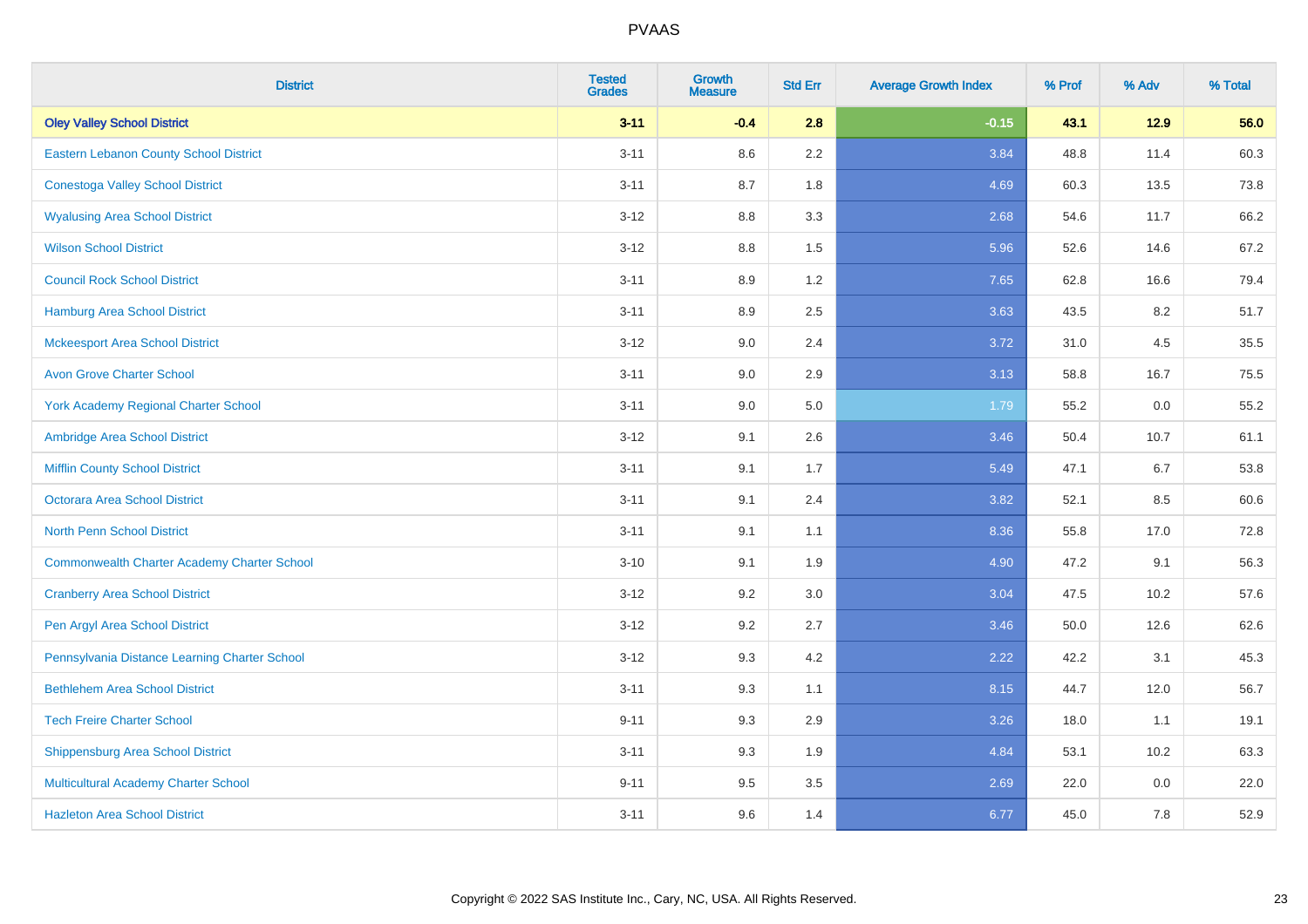| <b>District</b>                               | <b>Tested</b><br><b>Grades</b> | <b>Growth</b><br><b>Measure</b> | <b>Std Err</b> | <b>Average Growth Index</b> | % Prof | % Adv | % Total |
|-----------------------------------------------|--------------------------------|---------------------------------|----------------|-----------------------------|--------|-------|---------|
| <b>Oley Valley School District</b>            | $3 - 11$                       | $-0.4$                          | 2.8            | $-0.15$                     | 43.1   | 12.9  | 56.0    |
| <b>Eastern York School District</b>           | $3 - 11$                       | 9.6                             | 2.6            | 3.71                        | 56.3   | 12.6  | 68.9    |
| <b>Freeport Area School District</b>          | $3 - 10$                       | 9.7                             | 2.5            | 3.91                        | 57.5   | 17.8  | 75.3    |
| <b>Homer-Center School District</b>           | $3 - 11$                       | 9.7                             | 3.6            | 2.70                        | 45.1   | 17.2  | 62.3    |
| <b>Shenandoah Valley School District</b>      | $3 - 11$                       | 9.7                             | 3.9            | 2.49                        | 28.3   | 5.0   | 33.3    |
| <b>Fox Chapel Area School District</b>        | $3 - 11$                       | 9.8                             | 1.8            | 5.36                        | 56.6   | 28.6  | 85.2    |
| <b>Northern Cambria School District</b>       | $3 - 11$                       | 10.0                            | 3.3            | 3.04                        | 47.4   | 5.1   | 52.6    |
| <b>Avon Grove School District</b>             | $3 - 10$                       | 10.0                            | 1.6            | 6.26                        | 56.3   | 18.6  | 74.9    |
| <b>Ridley School District</b>                 | $3 - 12$                       | 10.0                            | 1.6            | 6.10                        | 45.6   | 8.2   | 53.8    |
| <b>Reading School District</b>                | $3 - 11$                       | 10.1                            | 1.4            | 7.25                        | 24.7   | 2.4   | 27.2    |
| <b>York Suburban School District</b>          | $3 - 11$                       | 10.1                            | 2.1            | 4.91                        | 53.5   | 27.8  | 81.3    |
| Dr Robert Ketterer Charter School Inc         | $6 - 12$                       | 10.1                            | 5.0            | 2.04                        | 14.9   | 0.4   | 15.3    |
| <b>Clarion Area School District</b>           | $3 - 11$                       | 10.3                            | 4.1            | 2.51                        | 45.4   | 14.6  | 60.0    |
| <b>Midd-West School District</b>              | $3 - 11$                       | 10.3                            | 2.7            | 3.80                        | 58.0   | 13.4  | 71.4    |
| <b>Cocalico School District</b>               | $3 - 11$                       | 10.6                            | 2.0            | 5.18                        | 50.8   | 14.1  | 64.8    |
| <b>Montgomery Area School District</b>        | $3 - 11$                       | 10.7                            | 3.6            | 2.96                        | 48.7   | 12.4  | 61.1    |
| Lake-Lehman School District                   | $3 - 11$                       | 10.8                            | 2.7            | 3.93                        | 55.3   | 7.9   | 63.2    |
| <b>Montoursville Area School District</b>     | $3 - 12$                       | 10.8                            | 2.5            | 4.24                        | 44.6   | 20.1  | 64.8    |
| <b>Garnet Valley School District</b>          | $3 - 10$                       | 10.9                            | 1.7            | 6.53                        | 67.1   | 19.0  | 86.1    |
| <b>Sayre Area School District</b>             | $3 - 11$                       | 11.2                            | 3.5            | 3.20                        | 52.2   | 7.5   | 59.7    |
| <b>Greater Nanticoke Area School District</b> | $3-12$                         | 11.2                            | 2.8            | 4.01                        | 38.0   | 12.4  | 50.4    |
| <b>Littlestown Area School District</b>       | $3 - 11$                       | 11.4                            | 2.5            | 4.62                        | 55.2   | 10.4  | 65.6    |
| Mastery Charter School - Hardy Williams       | $3 - 11$                       | 11.4                            | 3.4            | 3.33                        | 44.3   | 5.7   | 50.0    |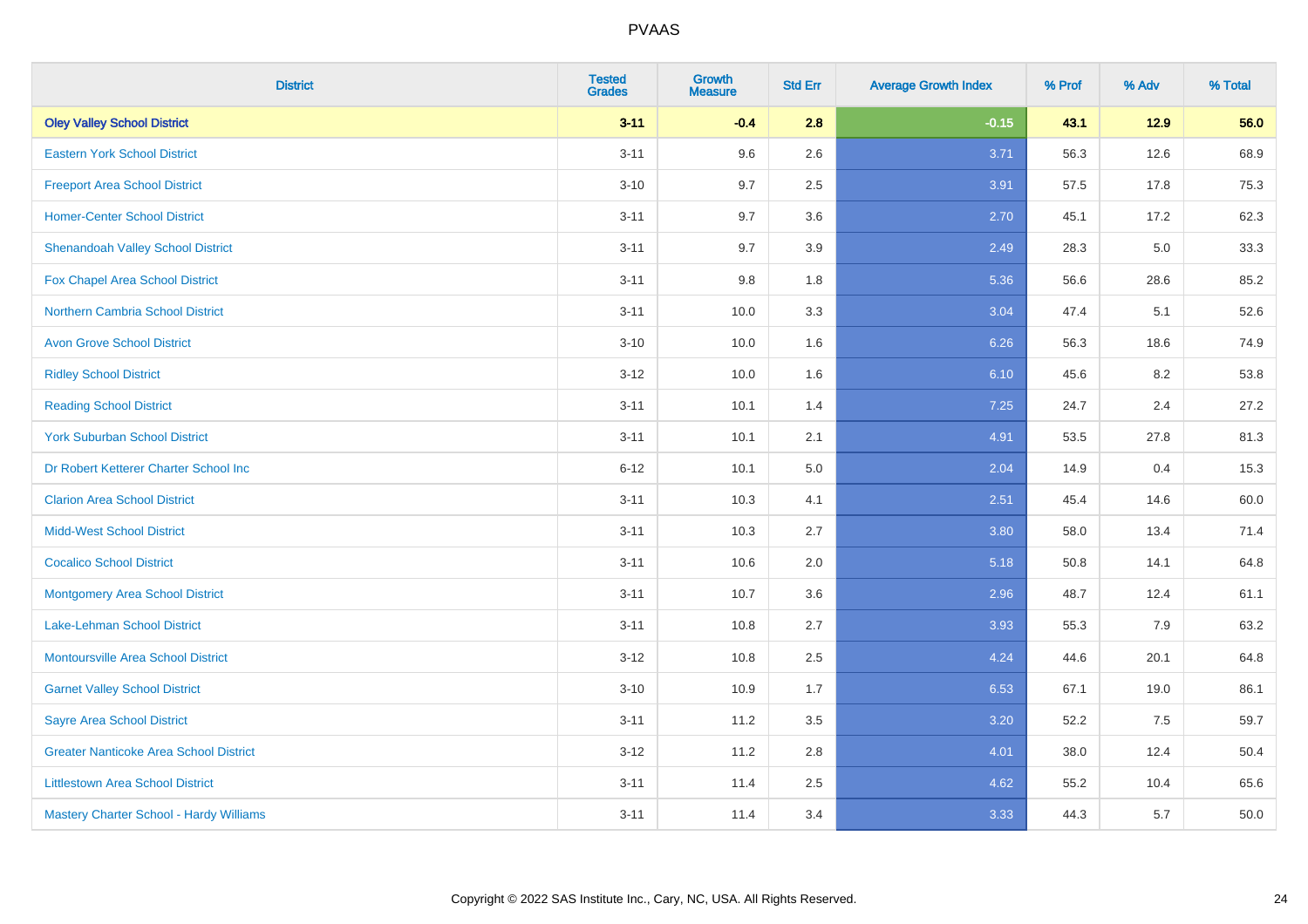| <b>District</b>                          | <b>Tested</b><br><b>Grades</b> | <b>Growth</b><br><b>Measure</b> | <b>Std Err</b> | <b>Average Growth Index</b> | % Prof | % Adv   | % Total |
|------------------------------------------|--------------------------------|---------------------------------|----------------|-----------------------------|--------|---------|---------|
| <b>Oley Valley School District</b>       | $3 - 11$                       | $-0.4$                          | 2.8            | $-0.15$                     | 43.1   | $12.9$  | 56.0    |
| <b>Pine-Richland School District</b>     | $3 - 11$                       | 11.5                            | 1.8            | 6.31                        | 60.6   | 24.4    | 85.0    |
| Pennsylvania Cyber Charter School        | $3 - 11$                       | 11.6                            | 1.5            | 7.54                        | 46.3   | $5.0\,$ | 51.3    |
| <b>Pennsbury School District</b>         | $3 - 11$                       | 11.7                            | 1.5            | 7.90                        | 60.1   | 21.3    | 81.3    |
| <b>Fort Leboeuf School District</b>      | $3 - 11$                       | 11.7                            | 2.5            | 4.73                        | 48.5   | 21.1    | 69.6    |
| Pennsylvania Virtual Charter School      | $3 - 11$                       | 11.8                            | 3.5            | 3.37                        | 56.5   | 11.1    | 67.6    |
| <b>Downingtown Area School District</b>  | $3 - 11$                       | 12.1                            | 1.1            | 10.67                       | 60.0   | 23.5    | 83.6    |
| <b>Fleetwood Area School District</b>    | $3 - 10$                       | 12.2                            | 2.2            | 5.68                        | 53.5   | 11.6    | 65.2    |
| <b>Central York School District</b>      | $3 - 12$                       | 12.3                            | 1.7            | 7.20                        | 55.5   | 11.5    | 67.0    |
| <b>Souderton Area School District</b>    | $3 - 11$                       | 12.4                            | 1.5            | 8.28                        | 61.7   | 15.2    | 76.9    |
| <b>School Lane Charter School</b>        | $3 - 11$                       | 12.4                            | 3.6            | 3.43                        | 59.1   | 9.8     | 68.9    |
| <b>Jenkintown School District</b>        | $3 - 11$                       | 12.5                            | 4.4            | 2.84                        | 54.6   | 29.6    | 84.1    |
| <b>Wissahickon School District</b>       | $3 - 10$                       | 12.5                            | 1.8            | 6.85                        | 58.3   | 22.4    | 80.7    |
| <b>West Perry School District</b>        | $3 - 11$                       | 12.5                            | 2.5            | 4.99                        | 56.6   | 8.4     | 65.0    |
| <b>Delaware Valley School District</b>   | $3 - 11$                       | 12.6                            | 1.8            | 6.93                        | 55.2   | 16.2    | 71.4    |
| <b>West Chester Area School District</b> | $3 - 11$                       | 12.6                            | 1.2            | 10.38                       | 66.8   | 20.2    | 87.0    |
| <b>Derry Township School District</b>    | $3 - 10$                       | 12.8                            | 2.0            | 6.39                        | 54.8   | 25.8    | 80.6    |
| <b>Iroquois School District</b>          | $3 - 11$                       | 13.1                            | 3.0            | 4.35                        | 48.2   | 7.8     | 56.0    |
| <b>Derry Area School District</b>        | $3 - 11$                       | 13.2                            | 2.8            | 4.69                        | 60.0   | 12.5    | 72.5    |
| People For People Charter School         | $3 - 12$                       | 13.3                            | 5.5            | 2.43                        | 13.5   | 0.0     | 13.5    |
| <b>Penn-Trafford School District</b>     | $3 - 11$                       | 13.4                            | 1.7            | 7.87                        | 62.3   | 21.9    | 84.2    |
| <b>Abington Heights School District</b>  | $3 - 11$                       | 13.5                            | 2.2            | 6.27                        | 58.3   | 16.2    | 74.5    |
| <b>Jamestown Area School District</b>    | $3 - 11$                       | 13.5                            | 4.2            | 3.19                        | 64.4   | 13.3    | 77.8    |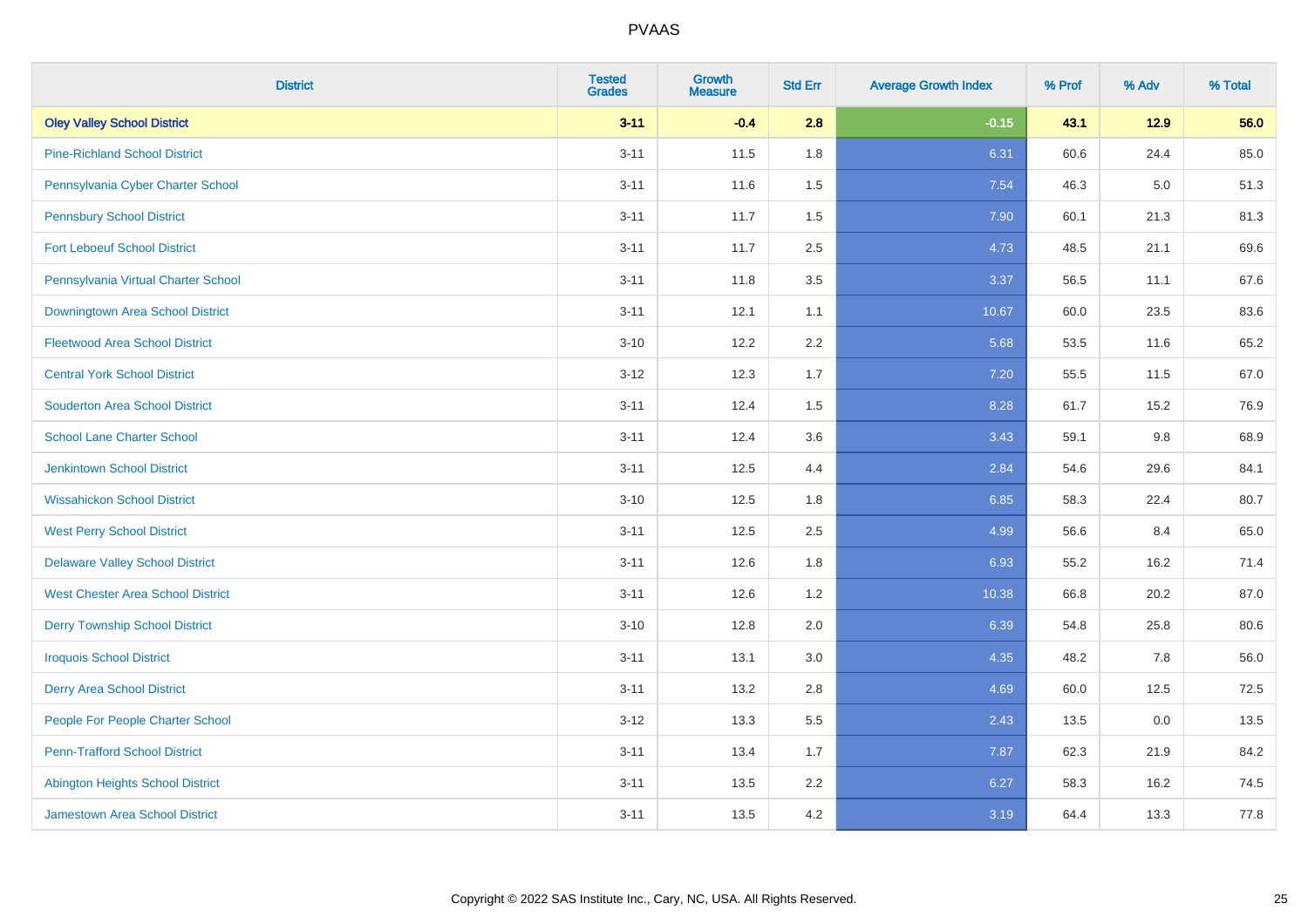| <b>District</b>                               | <b>Tested</b><br><b>Grades</b> | <b>Growth</b><br><b>Measure</b> | <b>Std Err</b> | <b>Average Growth Index</b> | % Prof | % Adv   | % Total |
|-----------------------------------------------|--------------------------------|---------------------------------|----------------|-----------------------------|--------|---------|---------|
| <b>Oley Valley School District</b>            | $3 - 11$                       | $-0.4$                          | 2.8            | $-0.15$                     | 43.1   | $12.9$  | 56.0    |
| <b>Dallastown Area School District</b>        | $3 - 11$                       | 13.5                            | 1.5            | 8.84                        | 56.0   | 17.9    | 73.8    |
| <b>City CHS</b>                               | $10 - 11$                      | 13.6                            | 2.7            | 5.12                        | 45.8   | 3.0     | 48.8    |
| <b>Springfield School District</b>            | $3 - 11$                       | 13.8                            | 1.7            | 7.99                        | 60.9   | 21.5    | 82.4    |
| Penns Valley Area School District             | $3 - 12$                       | 14.0                            | 2.9            | 4.80                        | 41.9   | 23.1    | 65.0    |
| <b>Colonial School District</b>               | $3 - 11$                       | 14.0                            | 1.7            | 8.21                        | 60.2   | 19.6    | 79.8    |
| Lincoln Leadership Academy Charter School     | $3 - 12$                       | 14.2                            | 6.4            | 2.22                        | 23.5   | $0.0\,$ | 23.5    |
| <b>Southern York County School District</b>   | $3 - 11$                       | 14.2                            | 2.1            | 6.91                        | 55.1   | 18.1    | 73.1    |
| <b>Saucon Valley School District</b>          | $3 - 11$                       | 14.7                            | 2.5            | 5.98                        | 48.7   | 20.2    | 69.0    |
| <b>Great Valley School District</b>           | $3 - 11$                       | 15.0                            | 1.9            | 7.98                        | 50.0   | 35.0    | 85.0    |
| <b>Upper Merion Area School District</b>      | $3 - 11$                       | 15.3                            | 2.0            | 7.62                        | 59.3   | 19.3    | 78.6    |
| <b>Upper Dublin School District</b>           | $3 - 12$                       | 15.4                            | 1.8            | 8.53                        | 60.8   | 24.8    | 85.6    |
| Northern York County School District          | $3 - 11$                       | 15.6                            | 2.0            | 7.98                        | 57.4   | 11.5    | 68.8    |
| <b>Greenwood School District</b>              | $3 - 11$                       | 15.9                            | 3.9            | 4.11                        | 50.0   | 25.0    | 75.0    |
| <b>Belmont Charter School</b>                 | $3 - 10$                       | 16.0                            | 6.5            | 2.45                        | 64.3   | 0.0     | 64.3    |
| Northern Bedford County School District       | $3 - 11$                       | 16.5                            | 3.6            | 4.58                        | 51.7   | 20.0    | 71.7    |
| <b>Deer Lakes School District</b>             | $3 - 11$                       | 17.0                            | 2.7            | 6.32                        | 61.5   | 16.4    | 77.9    |
| <b>Unionville-Chadds Ford School District</b> | $3 - 11$                       | 17.1                            | 3.1            | 5.51                        | 68.1   | 13.2    | 81.3    |
| <b>North Allegheny School District</b>        | $3 - 11$                       | 17.4                            | 1.3            | 13.52                       | 59.5   | 28.1    | 87.6    |
| <b>Norwin School District</b>                 | $3 - 11$                       | 18.0                            | 1.7            | 10.37                       | 58.5   | 27.0    | 85.4    |
| <b>Valley View School District</b>            | $3 - 11$                       | 18.1                            | 2.4            | 7.42                        | 53.7   | 14.7    | 68.4    |
| <b>Cumberland Valley School District</b>      | $3 - 12$                       | 18.5                            | 1.3            | 14.64                       | 60.7   | 23.4    | 84.1    |
| <b>Upper Saint Clair School District</b>      | $3 - 11$                       | 18.5                            | 1.7            | 10.65                       | 61.8   | 30.1    | 91.9    |